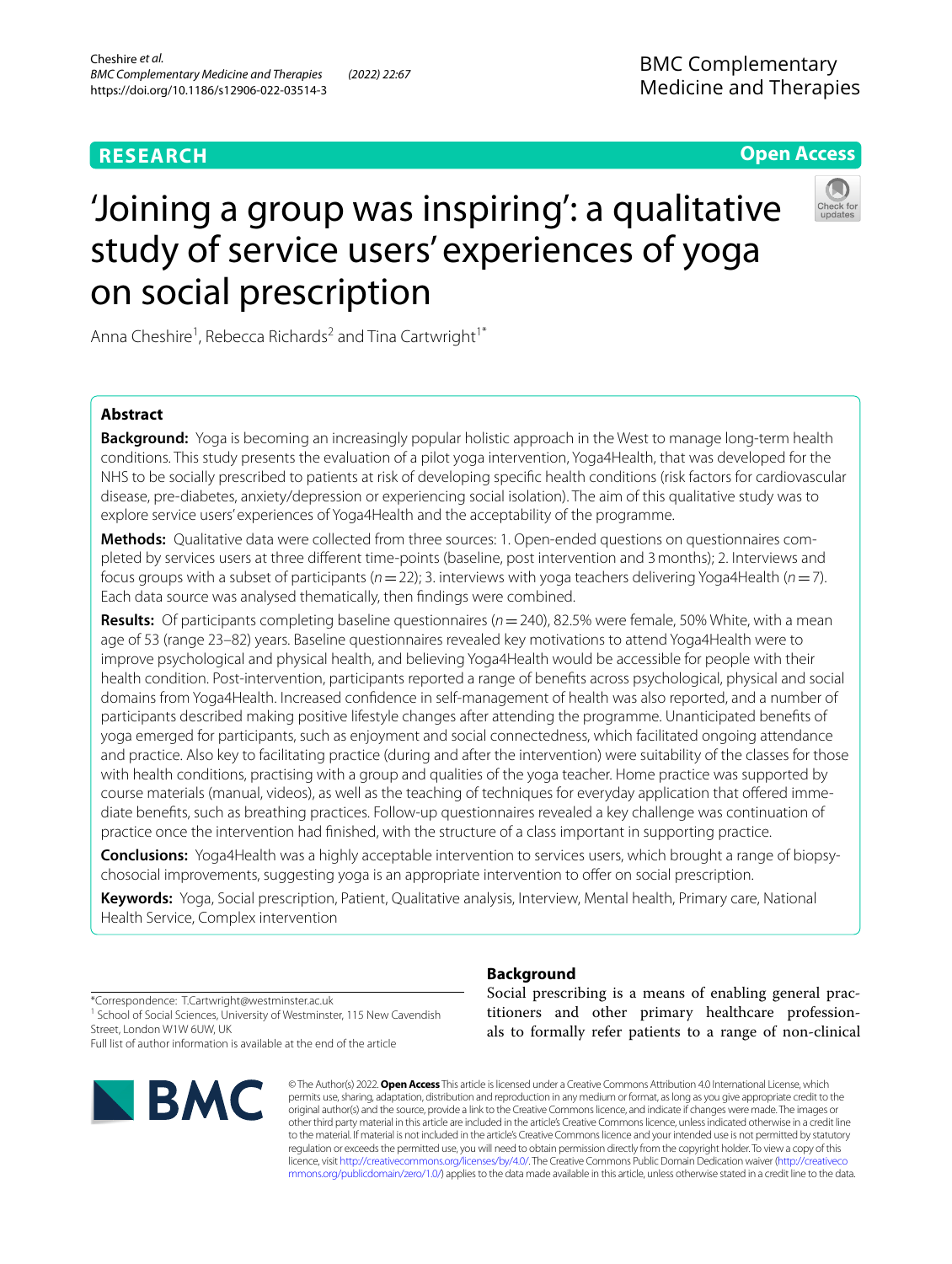community services. Its aim is to support people in a holistic way, recognising that health is infuenced by a range of social, economic and environmental factors [[1\]](#page-12-0). Pioneered in the UK, social prescribing has recently become widely available in general practices across the country [[2\]](#page-12-1). Often patients are initially referred to a link worker where they learn about what community services are available, and are able to co-produce their own 'social prescription' according to their individual needs, for example, volunteering, arts activities, sports, and singing. However, many National Health Service (NHS) localities are also now offering or considering implementing their own social prescribing programmes in addition to those offered by the community. Yoga is one activity that may be a suitable candidate for this new social prescribing pathway given the current policy focus on holistic care and illness prevention [[3,](#page-12-2) [4](#page-12-3)].

Yoga is a holistic mind-body practice originating from India but increasingly recognized as a therapeutic intervention to prevent and manage health conditions [\[5](#page-12-4)]. It has also become increasingly popular in the West as an accessible approach to support health and wellbeing [\[6](#page-12-5), 7. There are a variety of styles of yoga, however most incorporate physical postures (asana), breathing techniques (pranayama), meditation (dhyana) and relaxation. Both cross-sectional population surveys and clinical trials suggest that yoga has physiological and psychological efects on health, as well as being associated with positive health behaviours such as higher levels of physical activity [[6,](#page-12-5) [8](#page-12-7)[–12](#page-12-8)]. Of particular interest to the current study is evidence for the efectiveness of yoga for cardiovascular disease, type 2 diabetes, mental health and social isolation.

Systematic reviews have reported the potential efects of yoga interventions on cardiovascular risk factors in the general population and high risk groups (e.g. those with hypertension, metabolic syndrome, and type 2 diabetes) [[13,](#page-12-9) [14](#page-12-10)]. Compared to control groups, yoga groups were found to have signifcant improvements on a range of physiological measures (e.g. diastolic blood pressure, HDL cholesterol) [\[14](#page-12-10)], waist circumference, body mass index and quality of life  $[13-15]$  $[13-15]$  $[13-15]$ . Additionally, qualitative research has found yoga to have ancillary benefts for populations at risk of cardiovascular disease, including reduced stress and anxiety, better sleep and improved diet [\[16](#page-12-12)]. Similar fndings have been reported for the efects of yoga for adults with type 2 diabetes [\[17\]](#page-12-13); compared to controls, yoga showed signifcant improvements in markers of glycemic control (e.g. reductions in HbA1c) and body composition [\[18,](#page-13-0) [19\]](#page-13-1). Furthermore, a recent study of a community-based ten-day yoga intervention reported a signifcant reduction in fasting blood glucose for adults with a diagnosis of pre-diabetes, which

suggests yoga may prevent worsening glycaemic control for adults in the pre-diabetic range [[20\]](#page-13-2).

Yoga has been found to have robust efects on poor mental wellbeing – notably, by decreasing anxiety and depression [[21,](#page-13-3) [22\]](#page-13-4), as well as physiological markers of stress, such as blood pressure, heart rate, and cortisol [[11](#page-12-14), [23\]](#page-13-5). For example, a meta-analysis of 12 randomised control trials of yoga interventions for patients with depressive disorders and elevated levels of depression found reductions in severity of depression compared to receiving standard care only [[21\]](#page-13-3). Yoga interventions have also been shown to reduce perceived levels of stress both in healthy adults and ageing populations [\[24](#page-13-6), [25](#page-13-7)]. For nonclinical populations, the efects of yoga on positive mental well-being (e.g. satisfaction with life) have been shown to be similar to those of physical activity [[26\]](#page-13-8).

As well as ofering physical and mental health benefts, yoga has been associated with increased social connectedness and has been advocated for populations at risk of social isolation, such as the elderly, or those who are bereaved or have depression [[27,](#page-13-9) [28](#page-13-10)]. A small but growing number of studies have investigated the efects of yoga on social connectedness, in both the general population and high-risk groups. Findings suggest that yoga creates a sense of community for those who practice it, both practically and emotionally, as participants report meeting new friends and feeling like they belong [[27,](#page-13-9) [28](#page-13-10)]. Additionally, yoga may improve existing interpersonal relationships by changing attitudes and perspectives, including improving patience, kindness or self-awareness [[27,](#page-13-9) [29](#page-13-11)].

Yoga interventions, which typically include weekly or bi-weekly instructor led group classes for 8–12weeks, have been found to be acceptable for a range of populations, including those with depression [[30\]](#page-13-12), type 2 diabetes [\[31](#page-13-13), [32](#page-13-14)], and at risk of cardiovascular disease [[16](#page-12-12)]. In addition, the NHS describes yoga as a safe and efective physical activity for people with a range of chronic con-ditions [\[33\]](#page-13-15). Thus, the growing evidence of the effectiveness of yoga for health conditions, the social nature of yoga and its acceptability, have made it an activity that is likely suitable for social prescribing [[3\]](#page-12-2).

This study reports on qualitative evaluation findings exploring participants' experiences of a pilot yoga intervention, called Yoga4Health. Yoga4Health was developed for the NHS to be socially prescribed to patients at risk of developing specifc health conditions, including those at risk of cardiovascular disease or pre-diabetes, with mild to moderate anxiety or depression, or who are socially isolated. It is important to conduct early phase qualitative studies of interventions to assess acceptability to services users, optimise their experiences and support uptake upon implementation in the community [\[34](#page-13-16)].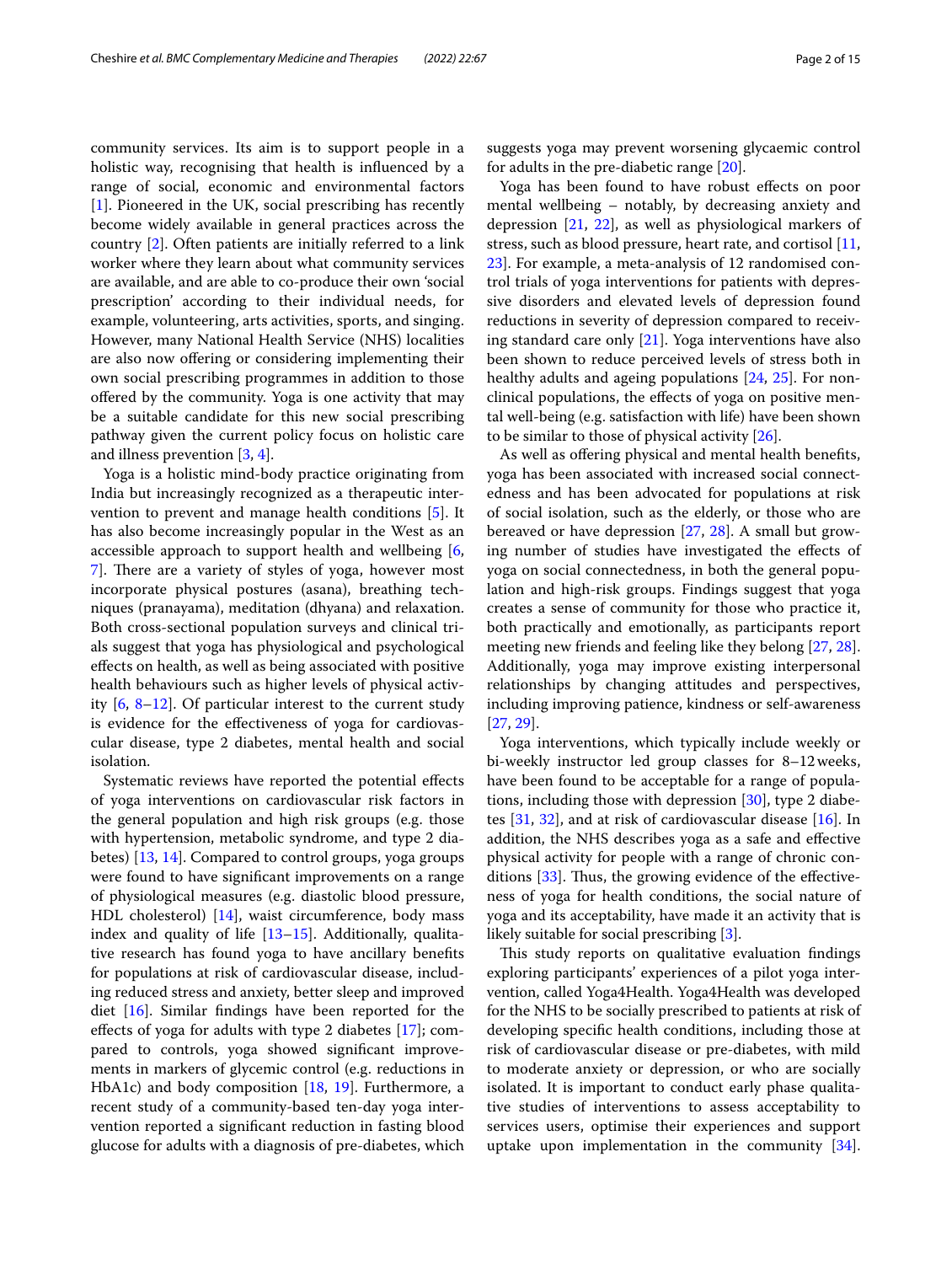Whilst there is good evidence that yoga will be helpful in this context, some practitioners may experience barriers to engagement. For example, classes may be too challenging for those with more limited physical abilities [[30](#page-13-12), [35](#page-13-17)], at inconvenient times [\[31](#page-13-13), [35](#page-13-17)], or perceived to be not for "people who look like me"  $[35, 36]$  $[35, 36]$  $[35, 36]$  $[35, 36]$ . Therefore, the aim of this study was to assess the acceptability and feasibility of the intervention, by exploring service users' experiences of Yoga4Health, and facilitators and barriers to participation and continued yoga practice.

# **Methods**

## **Study design**

Frameworks to guide the development of complex interventions in healthcare advocate a mixed-methods approach to evaluate the feasibility and acceptability of an intervention during its pilot phase [[34,](#page-13-16) [37\]](#page-13-19). Here a nested qualitative design was used, where participants completed questionnaires of validated outcome measures (and open-ended questions) at three diferent timepoints; a subset of participants completed individual interviews or participated in focus groups. In addition, yoga teachers involved in delivering Yoga4Health were interviewed about their experiences and perceptions of the intervention. This study reports on the qualitative data only, results from the quantitative data are reported elsewhere (Cartwright T, Richards R, Edwards A, Cheshire A: The impact of a yoga social prescribing programme on patient-reported outcomes, in preparation). Qualitative methods capture personal experiences through the collection of contextual and in-depth data [[38\]](#page-13-20), here we triangulated data from three sources: opentext responses included within the study questionnaires enabled us to capture the experiences of the whole sample. Interviews and focus groups provided a complementary combination of data collection methods, with focus groups supporting group discussion and debate [\[39](#page-13-21)] and interviews allowing a deeper exploration of service users' and yoga teachers views and experiences. Additionally, interviews provided an option for participation for those who are unable to attend focus groups.

#### **Participants and recruitment**

In total, 365 service users were booked onto the Yoga-4Health programme and 279 (76%) attended at least one session with 240 (86%) completing a baseline questionnaire. The programme was advertised with leaflets through general practice, community organisations (e.g. Healthy Hearts) and outreach. The main method of referral was from mass text message campaigns inviting targeted patients who met the eligibility criteria, which were sent by the provider (Thrive Tribe) from general practices across the clinical commission group area. Patients either self-referred to the programme or were referred by their general practitioner. Each interested patient received a telephone call to discuss the intervention and evaluation and to book a place on a course if they met the intervention inclusion criteria, which included: mild to moderate anxiety or depression (self-reported), social isolation (self-reported), risk factors for cardiovascular disease (Q risk over 10%) or pre-diabetes, (see Additional fle [1](#page-12-15) for exclusion criteria). All patients who were booked onto a course were invited to take part in the evaluation.

Purposive sampling was used to select a subsample of participants  $(n=22)$  to invite to interview/focus groups [[40\]](#page-13-22). To allow a range of views to emerge, participants were sampled along dimensions of ethnicity, age and number of sessions completed. Seven participants from the initial Yoga4Health courses were invited to take part in an interview, fve were available and were interviewed. Additionally, three focus groups (with three to eight participants) were conducted with participants from subsequent courses; all of those invited agreed to take part. Seven (out of 11) yoga teachers who delivered Yoga4Health were invited and agreed to be interviewed, including two involved in programme design. All teachers who had delivered a Yoga4Health course at the time of interviews were invited.

## **Intervention**

The Yoga4Health programme is a ten-week manualised group yoga course specifcally designed to provide a safe and supportive environment for service users, irrespective of yoga experience or ability. It was designed by yoga teachers and therapists with experience of working with people with mental and physical health conditions ([https://yogainhealthcarealliance.com/yoga-for-health](https://yogainhealthcarealliance.com/yoga-for-health-program/)[program/\)](https://yogainhealthcarealliance.com/yoga-for-health-program/). To enable individualised attention and modifcations, the programme was designed for classes of a maximum of 15 service users. Each weekly session was 2 h long, comprising of: i) 5 min of psycho-education on a diferent theme each week which was then woven throughout the class (e.g. the importance of deep breathing techniques for relaxation), ii) approximately 1 h of asana practice (yoga postures), iii) 5–10min of a formal practice of breathing, iv) a relaxation-based activity, and v) a group discussion involving experiences of the practice and any questions (15min). In order to support the weekly sessions and maximise the impact of yoga practice on health, regular home practice was encouraged and supported by a range of materials, including a written course manual, videos and handouts. Service users were offered four variations of home practice each week, to provide a more individualised approach (choice of mat or chair and short or long session). The programme was initially delivered by the founders of the programme and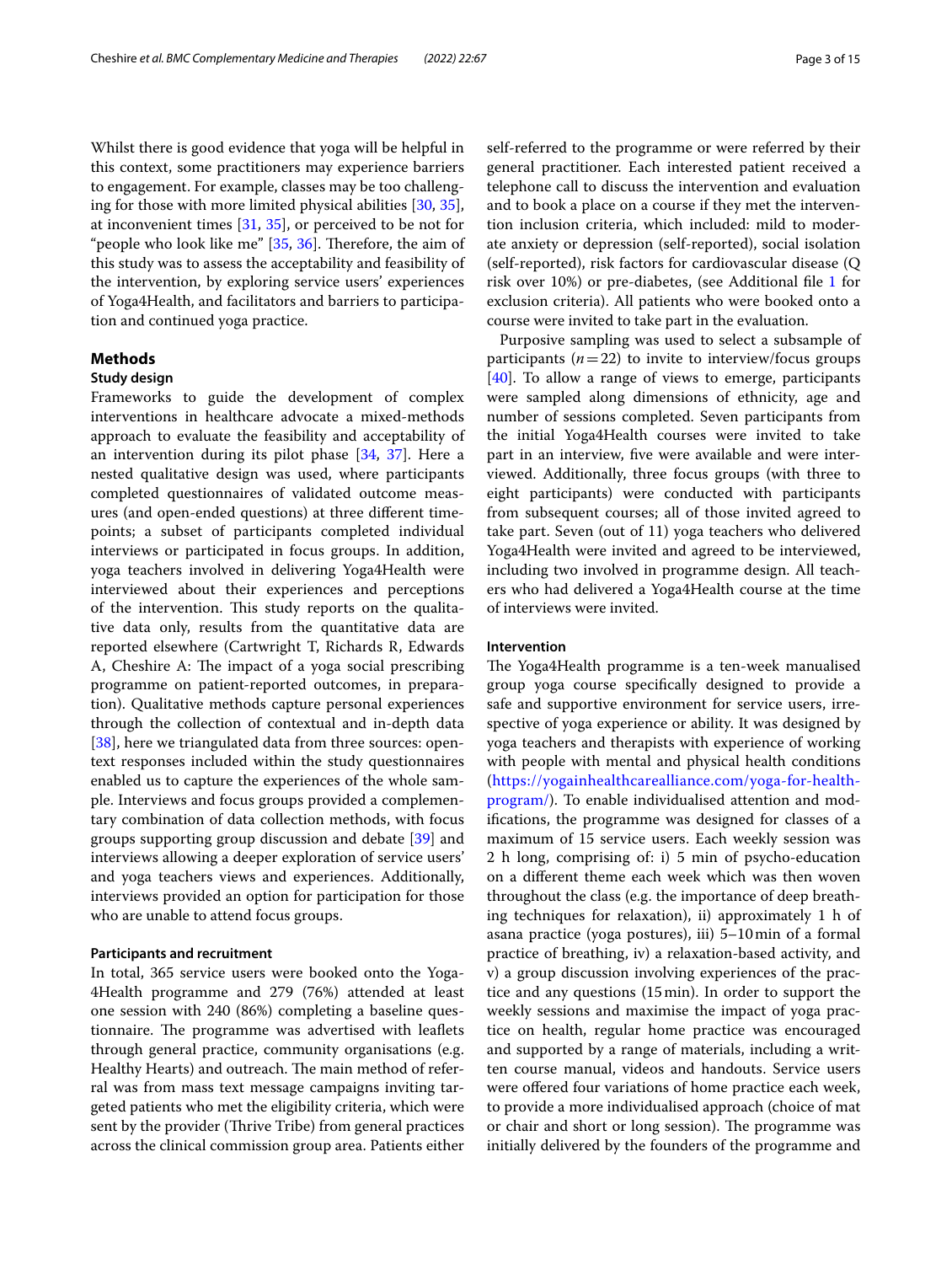subsequently by experienced and qualifed yoga practitioners (regulated by their professional body) who underwent specialised training to deliver the course. A total of 22 yoga courses took place between February 2018 and May 2019, in community venues. At the end of the programme, information was provided on inexpensive local yoga classes to support further engagement in physical activity.

# **Data collection**

Each evaluation questionnaire (baseline, post-intervention and 3-month follow-up) included free text openended questions. At baseline, participants were asked what they hoped to get out of attending the yoga course. Post-intervention participants were asked about: 1) any benefts they felt they had gained from practising yoga, 2) any changes to their lifestyle made as a result of attending the yoga classes, 3) their overall experience of the yoga course, such as what they enjoyed, found challenging or any improvements or changes they would like to see, and 4) any further comments they had about the course. At 3-month follow-up, participants were asked 1) whether there was anything that made it difficult to practice yoga after the sessions fnished, 2) whether there was anything that helped them to continue to practice yoga, 3) any benefts that they were currently experiencing from practising yoga, and 4) any further comments about the course.

Evaluation participants who had expressed an interest in taking part in an interview (via their consent form) were sent an email invitation. All interviews and focus groups were conducted face-to-face. Interviews took place at the participant's home or at the University, focus groups in community centres where the yoga classes had taken place. They were conducted by RR (Research Associate, female, PhD) who was not known to the participants. RR has experience of conducting qualitative interviews for health research with patient groups and practicing refexivity to support the data collection and analysis process [\[41](#page-13-23)]. While RR has an interest in health and well-being, she has not practiced yoga so did not have personal experience to relate to participants' narratives. Some participants may have had preconceived ideas about University researchers and/or may have been conscious that the interviewer was in contact with their yoga teachers. RR was aware that this might infuence participants' trust and openness during data collection, so made every effort to build rapport prior to and during data collection, such as adopting a friendly and transparent approach. RR assured participants that the interviews were confdential, that their views and opinions would not be discussed with their yoga teachers and any data published as a result of this study would be anonymised and could not be linked back to them in any way.

A semi-structured approach to data collection was adopted. Topics covered included experiences of yoga-4health, and perceptions of acceptability, usefulness, facilitators of/barriers to the programme, benefts/disadvantages of the programme and home practice (see Additional file  $2$  for interview schedule). The topic guide for the focus group was based on the interview guide but was simplifed into fewer questions (see Additional fle [3](#page-12-17) for focus group questions). Interviews lasted between 22 and 39 min (mean duration 30 min); focus groups lasted 53 to 63 min (mean duration 56 min). Interview topics for yoga teachers included experiences of delivering Yoga4Health classes and perceived usefulness for participants (see Additional fle [4](#page-12-18) for interview questions). Interviews lasted between 24 and 52 min. Data saturation was reached with this data collection. All interviews and focus groups were audio-recorded and transcribed verbatim by a professional transcriber who signed a confdentiality agreement. Participant transcript and theme checking were not used in this study. The Consolidated criteria for reporting qualitative research (COREQ) were followed to enhance the rigour and transparency of the qualitative research [[42](#page-13-24)].

## **Qualitative analysis**

All qualitative data from questionnaire free responses, interviews and focus groups were analysed inductively, using thematic analysis [\[43](#page-13-25)]. Questionnaire free responses were organised using Excel, interview and focus group data were coded in NVivo [\[44](#page-13-26)]. Initially, free-response questions were analysed individually, with RR immersing herself in the data by reading the responses several times. An initial list of codes were assigned to responses for each question, which were then organised into themes and subthemes. Codes and themes were then refned several times to create a coherent list of fnal codes and themes for each question. Data from interviews (patient and yoga teacher) and focus groups were analysed initially by RR then together AC and TC built on and extended the analysis; meanings and patterns throughout the data set were explored, which led to the generation of codes for the dataset. Draft themes, their relationships and how to order/present them were discussed between all authors. The analysis of the open-ended responses from questionnaires was then integrated with the interview and focus group analysis. The themes and codes of the questionnaire data were therefore considered in relation to the themes and codes of the interview and focus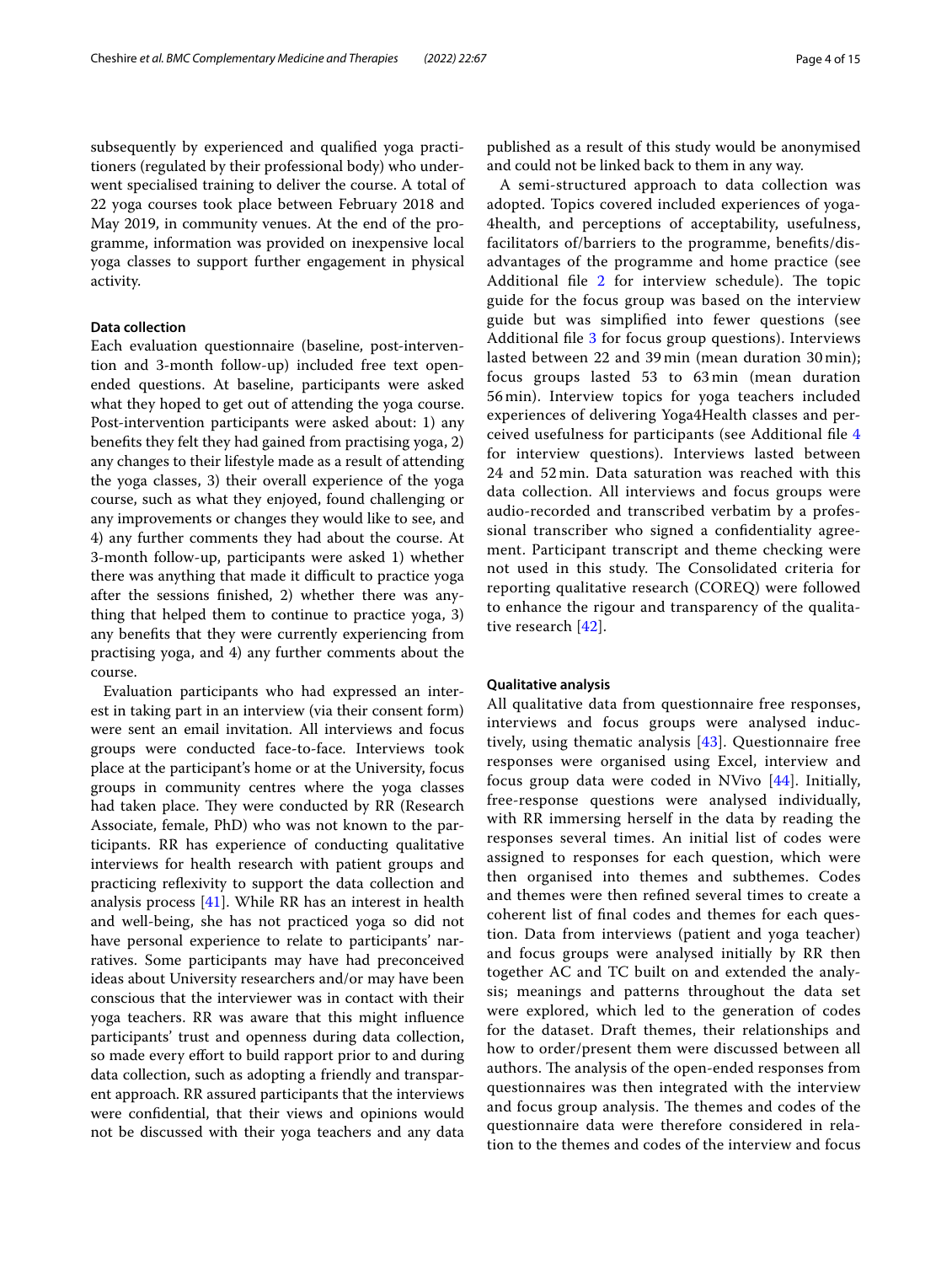group data, and vice versa. This process was discussed collaboratively and fnal themes agreed amongst the research team.

# **Results**

# **Participant characteristics**

The majority of participants completing questionnaires  $(n = 240; 86%)$  were female  $(82.5%),$  White (50%), educated to degree or post-graduate level (44%) and with a mean age of 53 years (range 23–82 years). Almost half (48%) reported fair or poor health, which is linked with higher usage of health services [[45](#page-13-27)], see Table [1](#page-4-0). Of those who completed a baseline questionnaire ( $n = 240$ ), 187 also completed a post-intervention questionnaire, 3-month follow up questionnaire, or both (80%).

Interview and focus group participants  $(n=22)$  were all female (mean age  $=56$  years; range 28 to 82 years), with half  $(n=11)$  educated to degree or post-graduate level. Twelve participants (55%) were White, seven (32%) identifed as Black or Ethnic Minority (BAME), and three participants did not report their ethnicity (14%).

# **Themes**

Three themes were identified during analysis of qualitative data on participants' experiences of the programme: motivation to attend Yoga4Health, perceived

<span id="page-4-0"></span>

|  |  | <b>Table 1</b> Participant characteristics |
|--|--|--------------------------------------------|
|--|--|--------------------------------------------|

benefits of the programme, and barriers and facilitators to engagement.

#### *Motivation to attend Yoga4Health*

Baseline questionnaire responses revealed three key motivating factors for attending Yoga4Health: to improve psychological health ( $n=145$ ; 85%), such as how to manage stress, relax, or improve anxiety or depression; to improve physicality (*n*=132; 77%), such as improved fexibility, balance, strength, ftness, or increase physical activity; and to improve or maintain their physical health/well-being (*n*=116; 68%), such as reducing risk factors for disease (e.g. lower blood pressure or cholesterol, lose weight, improve diet, increase energy, or manage aches and pains). Additionally, participants said they wanted to attend to learn about yoga and related techniques (e.g. mindfulness) for self-care or for social reasons such as meeting new people.

Focus groups/interviews revealed why Yoga4Health had been specifcally chosen by participants to help with the above issues. Whilst participants expressed a desire to improve their health and well-being, they were conscious of their poor health and lacked confdence to attend standard yoga or exercises classes. A number reported they had done yoga in the past (when they were ftter) or had always been interested in yoga, but felt that it was too hard for them. Knowing that Yoga4Health had been specifcally designed for people with health

|                                | Total sample ( $n = 240$ ) | Participants interview/FG ( $n = 22$ ) | Yoga Teachers ( $n = 7$ ) |  |
|--------------------------------|----------------------------|----------------------------------------|---------------------------|--|
| Gender                         | n (%)                      | n (%)                                  | n (%)                     |  |
| Female                         | 198 (82.5%)                | 22 (100%)                              | 5 (72%)                   |  |
| Male                           | 38 (16%)                   | $\overline{\phantom{0}}$               | 2(28%)                    |  |
| Missing data                   | 4(1.5%)                    |                                        |                           |  |
| <b>Ethnicity</b>               |                            |                                        |                           |  |
| White                          | 119 (50%)                  | 12 (55%)                               | 6(86%)                    |  |
| Mixed race                     | 10(4%)                     | $\overline{\phantom{m}}$               | -                         |  |
| Asian/Asian British            | 29 (12%)                   | 2(9%)                                  | -                         |  |
| Black/Black British            | 28 (12%)                   | 3(14%)                                 | 1(14%)                    |  |
| Other ethnic group             | 29 (12%)                   | 2(9%)                                  | $\overline{\phantom{m}}$  |  |
| Missing data                   | 25 (10%)                   | 3(14%)                                 | -                         |  |
| <b>Highest education</b>       |                            |                                        |                           |  |
| GCSE's/O Levels <sup>a</sup>   | 34 (14%)                   | 2(99%)                                 | <b>NA</b>                 |  |
| A Levels/college qualification | 46 (19%)                   | 3(14%)                                 | <b>NA</b>                 |  |
| Degree/post-graduate           | 105 (44%)                  | 11 (50%)                               | <b>NA</b>                 |  |
| Other e.g. technical           | 32 (13%)                   | 3(14%)                                 | <b>NA</b>                 |  |
| Missing data                   | 23 (10%)                   | 1(5%)                                  | <b>NA</b>                 |  |
| Number of classes attended     | Mean (SD)                  | Mean (SD)                              | ΝA                        |  |
|                                | 7.7(2.90)                  | 6.2(2.17)                              | <b>NA</b>                 |  |

<sup>a</sup> General Certificate of Education taken aged 16 in UK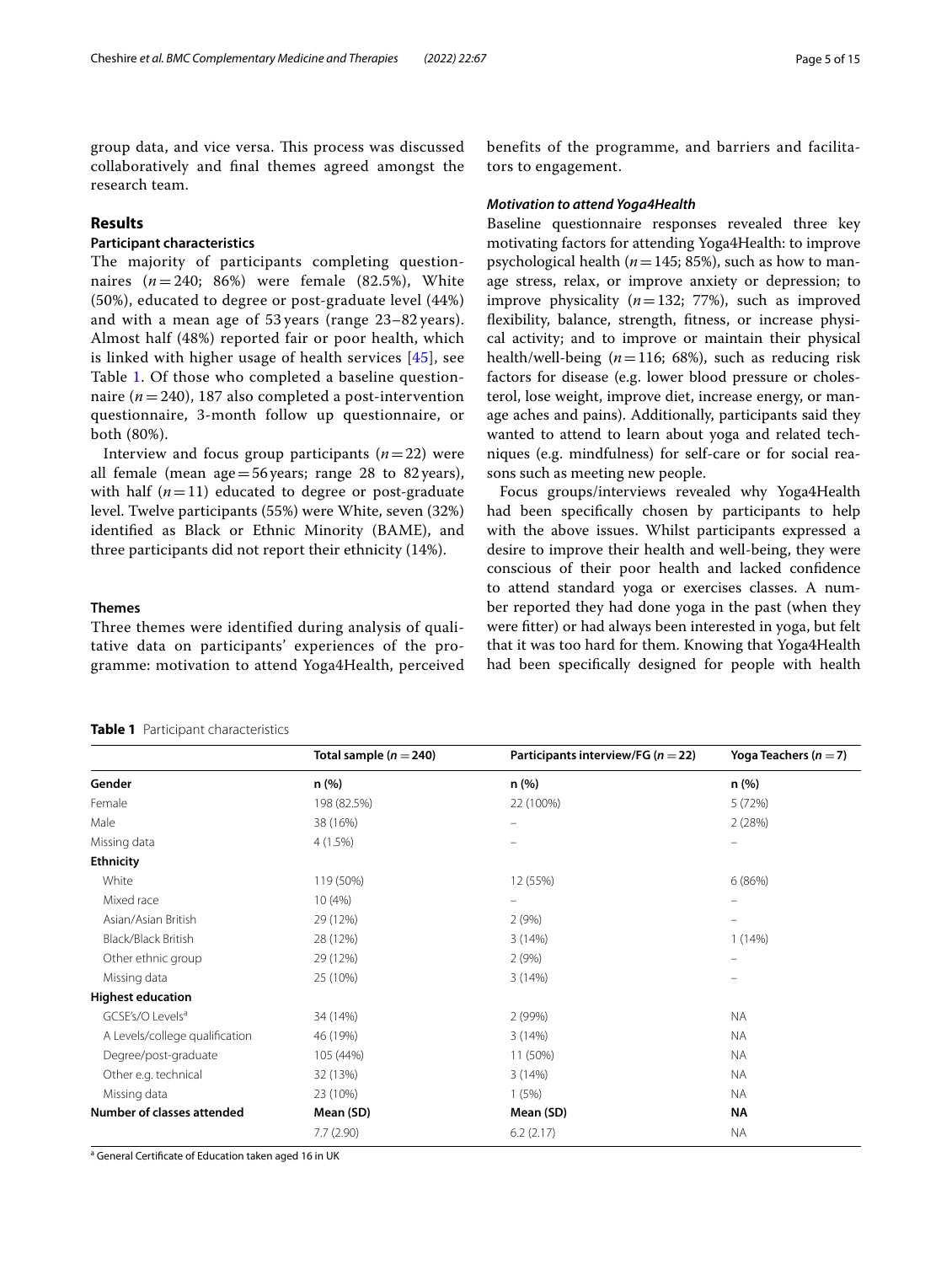conditions and limited ability and that teachers would be able to understand their needs was important for participants, providing them with the confdence they needed to attend. Confdence in programme suitability was further enhanced when ofered through community activities they were already attending.

*"I'd always been fascinated by yoga and I always wanted to try yoga. I always thought my build, my size, my age, I wouldn't ever be able to. I'd left it too late probably in life to try it anyway. … I was doing Healthy Hearts and they said, we're doing Yoga-4Health, would anybody like to sign up? So I put my hand up." [focus group, female]*

Other participants said that they had little interest in exercise, but thought yoga might be an enjoyable way to be active. For others, the appeal related to the mind-body approach of yoga, or the belief that Yoga4Health would teach yoga 'properly', as opposed to the perceptions of gym-based yoga.

*"I thought it would be good to go to, because I wanted to know more about the breathing. Because you don't tend to get that in gyms and places, they don't tell you the theory, and you don't have time to know how to do the breathing properly." [Focus group, female]*

## *Perceived benefts of the Yoga4Health programme*

Of those who completed the post-intervention questionnaire (*n*=171), virtually all participants provided responses regarding benefts they had experienced and provided examples of tangible and concrete lifestyle changes they had made. These benefits were echoed in interviews/focus groups and by participants who completed the 3-month follow up questionnaire. Responses regarding benefts were organised into four sub-themes: 1) psychological benefts, 2) physical health benefts, 3) social benefts, and 4) self-management of health and well-being.

Psychological benefits The impact of Yoga4health on mood, stress-management and mental health was widely reported by participants. Many described feeling better in some way, using adjectives such as "awesome", "more resilient", "younger", "peaceful" and "more relaxed", to articulate this positive feeling. However, the most common psychological beneft reported by participants was an increased ability to cope with stress, which also appeared to contribute to improved mood. In particular, participants described the use of breathing and relaxation techniques learned during Yoga4Health to manage stressful situations in their daily lives, such as the commute to work or dealing with family issues. Some participants explained how they had learned to "take a step back" to recognise and change their reactions to stressors. Furthermore, responses to the three-month follow up questionnaire suggested that these benefts were maintained.

*"I have learnt to breathe properly and to use this mechanism to combat my stress levels … that moment of stress will pass and life goes on." [female, 60 years, post-intervention questionnaire]*

*"I have continued to feel more relaxed, able to deal with stress better and maintain a positive attitude." [female, 38 years, follow-up questionnaire]*

Participants' improved ability to manage stress was also the most prominent beneft discussed by yoga teachers, who gave examples of how participants had applied their new skills in their daily lives with positive impacts ranging from improving family relationships to emotional regulation:

*"All of them pretty much described that they felt more stable and grounded from doing the practice. And most of them described that they had reacted diferently to life situations in some shape, way or form whether it was family or friends or something stressful … they're more aware of things that are moving inside them so they feel the anger coming before it's taken over or they feel the anxiety present before it's there." [Yoga teacher 1]*

Some participants described feeling better able to manage existing mental health issues, particularly anxiety. Overall, breathing practices were reported as the most valued component of the course, with many directly attributing the benefts they experienced to these newly acquired techniques. Relaxation exercises were also viewed as valuable for their ease of application in daily life. Participants thus appeared to have developed a range of new skills to support their psychological health, described by one participant as "a very efective personal toolkit".

*"I think taking away the breathing exercises and just the awareness that you get of your body, taking that away into your everyday life, that aspect of the practice I'm fnding very useful." [P5, female, 69 years, interview]*

*"Mentally, my anxiety levels each day have improved greatly. I always had an awful churned up feeling in my stomach … I have noticed that I no longer have this awful feeling." [female, 54 years, post-intervention questionnaire]*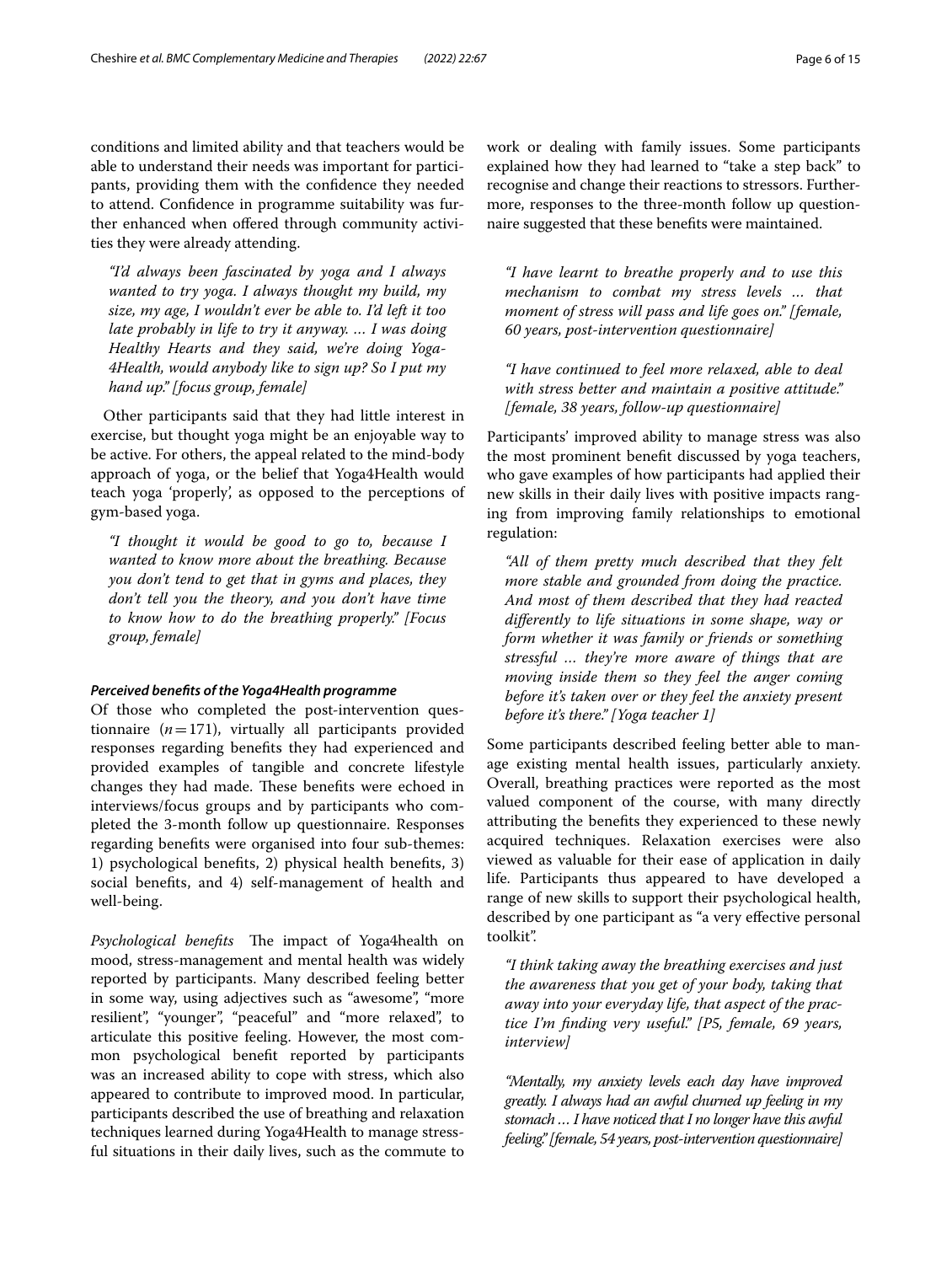However, one participant reported that she felt the breathing exercises exacerbated her anxiety: "It focuses on the breath and for someone like me who sufers panic attacks and rather not think about breathing, it was a quite daunting". Similarly, a yoga teacher told how one service user had a negative emotional experience during class after becoming aware of difficult emotions in relation to a recent trauma. These comments highlight the divergent experiences of some participants with existing mental health conditions.

Broader psychological impact related to reports of increased self-confdence. Some with complex health needs discussed initial concerns that the classes would be too advanced for them. However, these participants felt happy that they were able to "keep up" with classes, which in turn, increased confdence in themselves and their abilities. A few participants refected on how this had positively impacted on their "self-image" and identity. For example, one explained how she had not been able to practice yoga in years due to chronic fatigue and so participating in the programme made her feel like her "old self". Helping participants to become physically active again may therefore bolster their sense of identity with concomitant benefts for mood.

*"I got a lot of confdence back because when I frst started doing it, I couldn't keep up. And I was with people who … like this couple of old nurses who were in their eighties and they were getting on right through this … and I would sadly lie down on the mat and wait, but I just kept going and by the end I was keeping up with everyone doing it so I really, it was very good, and it was, as I say, it was like coming home, it was like all these things that I hadn't been doing, and I'd stopped doing the yoga. It was brilliant." [P1, female, 63 years, interview]*

*Physical health benefts and improved physicality* Participants described a range of physical improvements including increases in fexibility, balance, mobility, posture, strength, and general ftness. Some participants also reported reduced aches, pains, and stifness. Yoga postures, and the knowledge of which poses help specifc issues, were credited with these benefts:

*"When I have a specifc pain or injury, I now know which are the best poses and stretches to do." [female, 52 years, follow-up questionnaire]*

Several participants described improvements to existing health conditions, including respiratory and musculoskeletal conditions, and high blood pressure: "Suddenly my blood pressure has become normal after so many years". Other physical health benefts included weight loss, improved sleep and increased energy, with some participants directly attributed positive changes in sleep and energy to breathing and mindfulness practices learned during the course. For example, one participant told how she used breathing techniques to help her to go back to sleep upon waking, which improved her overall sleep pattern. Others commented on more chronic sleep problems:

*"My insomnia is almost gone. I have a few nights every now and again when I don't sleep." [female, 55 years, follow-up questionnaire]*

Yoga teachers' accounts of service user's reports about their experienced benefts further support these fndings. For example, yoga teachers told how some participants had experienced improved balance and fexibility, and one yoga teacher reported how some participants had lost weight.

*"I only can pass the feedback that my students give me because we have this gathering time at the end which is very wonderful, it's just amazing. And every, today for example, just from today, someone mentioning the balance, someone went, "Oh me too!", so, yes, were commenting on balance, feeling more fexible." [Yoga teacher 2]*

*Social benefts* Whilst social benefts were not heavily cited in the post-intervention questionnaire, the interviews revealed that attending the Yoga4Health course created feelings of social connectedness. Participants explained how they preferred the group class to practising at home as they enjoyed being with liked-minded people, with some having formed friendships with their peers. They further described how they found value in hearing other people's experiences but also sharing their own, both of which were facilitated by the group discussion at the end of classes. This resulted in a "community feel" and served as a "bonding experience" for participants.

Overall, the group element of the Yoga4Health programme appeared to act as vehicle for informational, emotional, and social support. In the baseline questionnaire, only a minority of participants had stated that they hoped to meet others and socialise. However, many participants reported experiencing social benefts, and moreover, appeared to value them greatly.

*"I felt that I was in a very caring environment … And a very warm environment. And I found myself, I'm*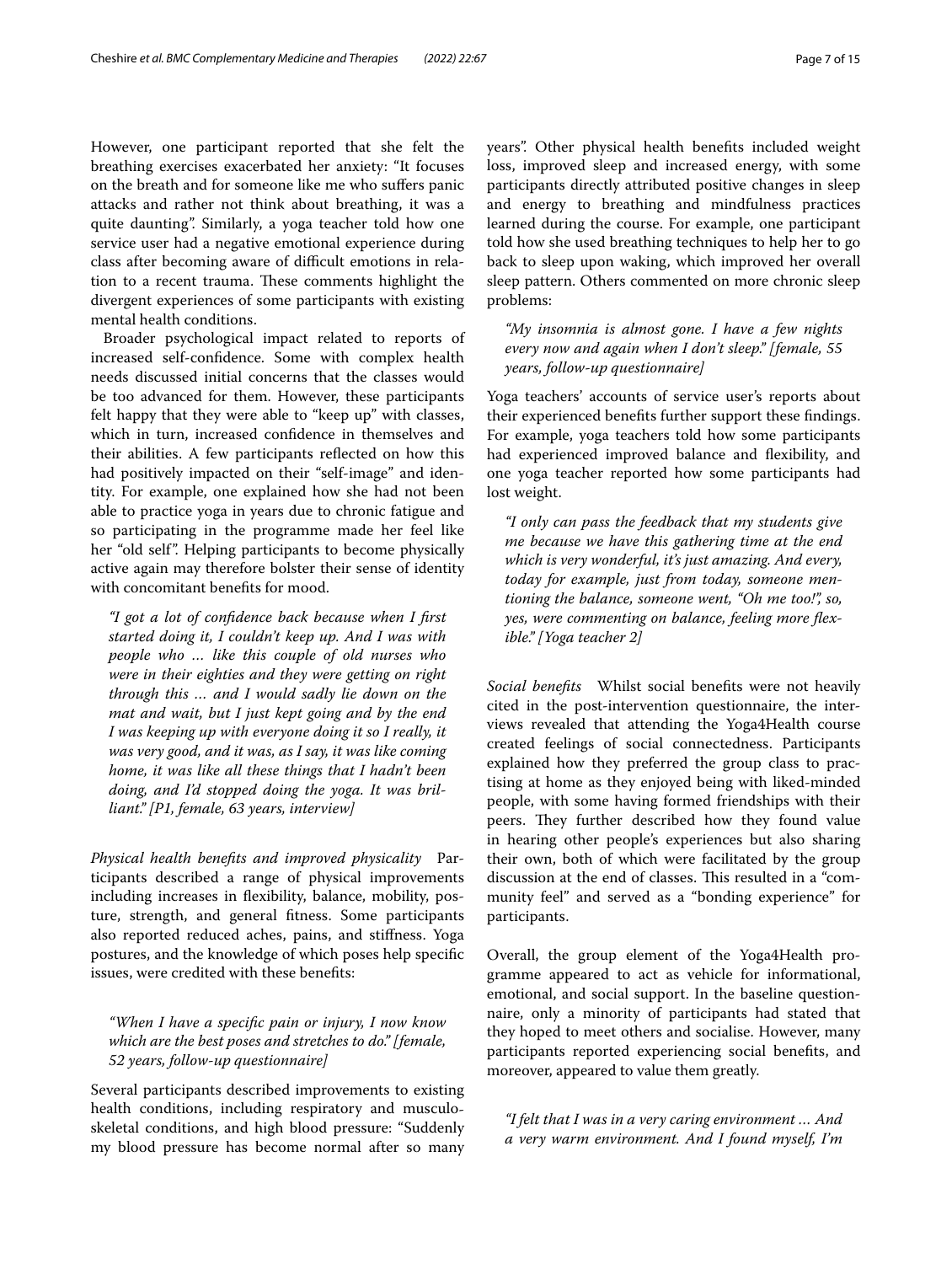*quite often very cynical and what have you, and I'm quite judgemental as well, and I found myself actually being kind (laughs) and thinking such things as, actually, what a lovely group of people." [P5, female, 69 years, interview]*

Yoga teachers also observed social changes in the group. For example, they told how the groups became more comfortable with one another at each class, by becoming more talkative and sharing their personal experiences. One yoga teacher described how relationships began to form between the members of the group, as well as between the service users and the teacher:

*"At the beginning the frst week everyone is very quiet, no one wants to share much … but then you see that they open up so much and they like to share and so it's wonderful to see this social bit of this yoga programme, how people get more and more comfortable." [Yoga teacher 1]*

*Self-management of health and wellbeing* Participants reported feeling more knowledgeable and in control of their health, with greater confdence and skills to manage their health and wellbeing. For example, one participant described dealing with medical issues that she had previously put of, others discussed making more "positive choices" regarding their health. Health was therefore given greater priority, with some discussing how yoga made them realise the importance of self-care and described how it felt good to do something for themselves, especially for those who spent so much time caring for others, such as children or relatives. The Yoga-4Health programme encouraged participants to take "time out" or "make time" for themselves. Consequently, after the course, some participants felt more able and confdent to prioritise their own health.

*"What it made me do was reassess my life and how important actually I am, and how I need to give myself something … I reassessed my life basically, and how important it was for me to fnd time for me to do stuf. To be a bit more autonomous in my own healthcare. Tings that I've been niggling, like I've had a pain in my hip for quite a long time and I've never gone to the doctor with it because I can't face the battle … " [Focus group 3, female]*

"The main benefit has been the recognition that I can *improve my health and mostly my mental health by using mindfulness, yoga, and meditation to keep me away from the GP." [female, 57 years, post-intervention questionnaire]*

*Lifestyle changes* Many participants described changes they had made to their lifestyle as a result of yoga. These lifestyle changes overlapped and interacted with the subthemes above of improved physical and psychological health, and are indicative of improved self-management and agency over health. For example, nearly a quarter of participants who responded to the post-intervention questionnaire described the positive efects of the Yoga-4Health programme on their diet and eating habits, which was further elaborated on within the interviews. Participants described an improved awareness of their bodies as a result of yoga, which in turn, drew their attention to their health and consequently, their diet and related habits.

"There's no point in going to yoga and then going and *having spaghetti bolognese and three cakes and so it made you more aware of your body and what you were eating and how you were living. I genuinely believe that." [Focus group 2, female]*

Participants talked about how they became more aware of their eating habits and were able to change to healthier habits by reducing consumption of unhealthy food and increasing fruit and vegetable intake. Since practising yoga was seen as benefcial for health, unhealthy eating was seen to undermine practice.

*"I'm conscious of the food I consume, and am eating more fruit and vegetables in my diet". [female, 30 years, post intervention questionnaire]*

Other participants described an overall increase in their levels of physical activity, including increases in yoga, walking, or running; where participants were "more active than before" or "more willing to go out jogging". Some described how they had continued to practice yoga to maintain the physical health benefts experienced:

*"I've exercised more and now look forward to it. I'm also walking more". [female, 46 years, post intervention questionnaire]*

# *Barriers and facilitators to engagement*

*Enjoyment and benefts* How much services users enjoyed the intervention was key to engagement, where users did not enjoy the course or yoga, they were less likely to undertake home practice or continue to practise once the course was completed. However, the majority reported high levels of enjoyment, describing the programme as "enjoyable", "useful" and even "life-changing". Enjoyment appeared to be infuenced by a number of factors including group dynamics, yoga teacher qualities,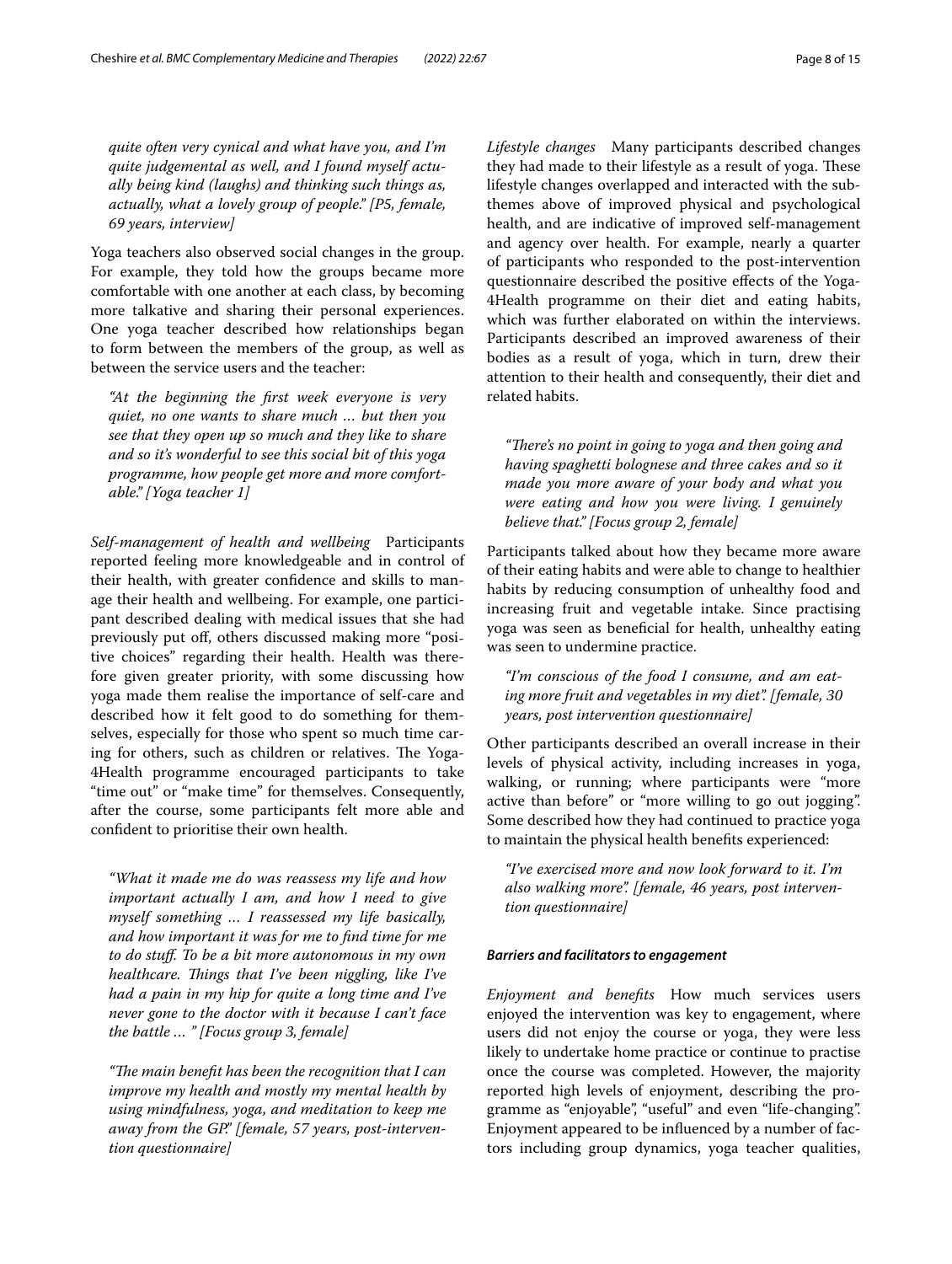inclusivity of the class and practical issues, which are described in more detail below.

*"I have found the course to be a unique and powerful experience. I was really surprised at how much I enjoyed it and looked forward to the sessions." [female, 55 years, post-intervention questionnaire]*

Experiencing benefts of yoga practice (along with a lack of negative experiences or problems) was key to engagement, particularly participants' continued practice of yoga once the course had fnished. Participants wanted to sustain the improvements to their "mood", "energy levels", "body shape" and the "sense of calm" they had experienced.

*"I know how benefcial practicing yoga has been/is for me so that motivates me to continue to practice." [female, 69 years, follow-up questionnaire]*

In some cases, class venue was found to negatively impact on enjoyment of the programme; several participants complained that the community venues were too cold to practice, especially for those who sufered with pain and related ailments. For example, one service user told how she was in "great pain … which was dreadful" during the classes due to the low temperature of the venue caused by "a window that was open that wouldn't close" [focus group 2]. This issue deterred some from attending.

*Suitability of the class* How well the class aligned with participants needs was key to engagement. A few participants felt that the classes were not a 'good ft' for them, some reported finding yoga "demanding" or "difficult". In contrast, one participant found it repetitive and unchallenging (with a few others reporting they felt this way towards the end of the course), others did not enjoy the relaxation at the end of the class. The vast majority, however, felt that the course was for people of their ability, which had been a key motivator for attending the course. The provision of modifications and alternative practices were important enablers, and meant that participants felt able to try even challenging postures, with teachers making "everyone feel included".

"The teachers made real good efforts to be very inclu*sive of everybody and bend over backwards to ft into everybody's needs" [Focus group, female]*

Timing and location of class were also important. Yoga-4Health organisers arranged classes in local community venues and at times that they thought would be most accessible for participants. Nevertheless, a small number of participants could not attend due to scheduling constraints, for example not being able to get time of work to attend. Some recommended having a break in the middle of the course, whilst others suggested a second weekly session or a class recording for those who needed to miss a session. Others, highlighted the sheer time commitment needed from them as challenging in comparison to other methods for managing health and wellbeing:

*"Te time commitment compared to popping a pill is a challenge and it is very hard to commit so much time in an already busy life." [P147, male, aged 53, post-intervention questionnaire]*

*Practising in a group* Participants highlighted their enjoyment of the group dynamic both for its practical and social encouragement. The vast majority of participants reported a preference for practising yoga in a group compared to practising alone at home. Classes provided several advantages over home practice: participants valued the protected time to practice yoga without distractions, often feeling that they lacked the discipline and time to practise alone at home. Others felt motivated by wanting to 'keep up' with others in class. Unlike home practice, the class provided the opportunity to ask questions and have yoga postures corrected whilst receiving encouragement from the teacher. Moreover, participants enjoyed hearing about others' experiences of yoga, as well as getting to know their peers on a personal level.

*"It was nice to sit around and just hear people's experiences and share that, yeah. And I have a tendency to want to talk a lot, and I found myself just sitting back and listening, but that was the efect of being in the yoga class. It was interesting to hear people's different experiences … and to get to know them a little bit better." [P5, female, 69 years, interview]*

Losing the structure provided by a group class at the end of the programme therefore created challenges for the continuation of yoga practice. In addition to the above factors, some participants felt that without regular classes they simply "fell out of the habit" of practising yoga. However, for others the course kick started a habit which they were able to continue. In addition, the relationships formed within the Yoga4Health course encouraged continuation of practice within their already established social networks. For instance, some participants found new classes to go to together, whilst others practiced yoga at home together.

*"Te enthusiasm of class members- we now meet every Tuesday evening and practice yoga together." [female, 73 years, follow-up questionnaire]*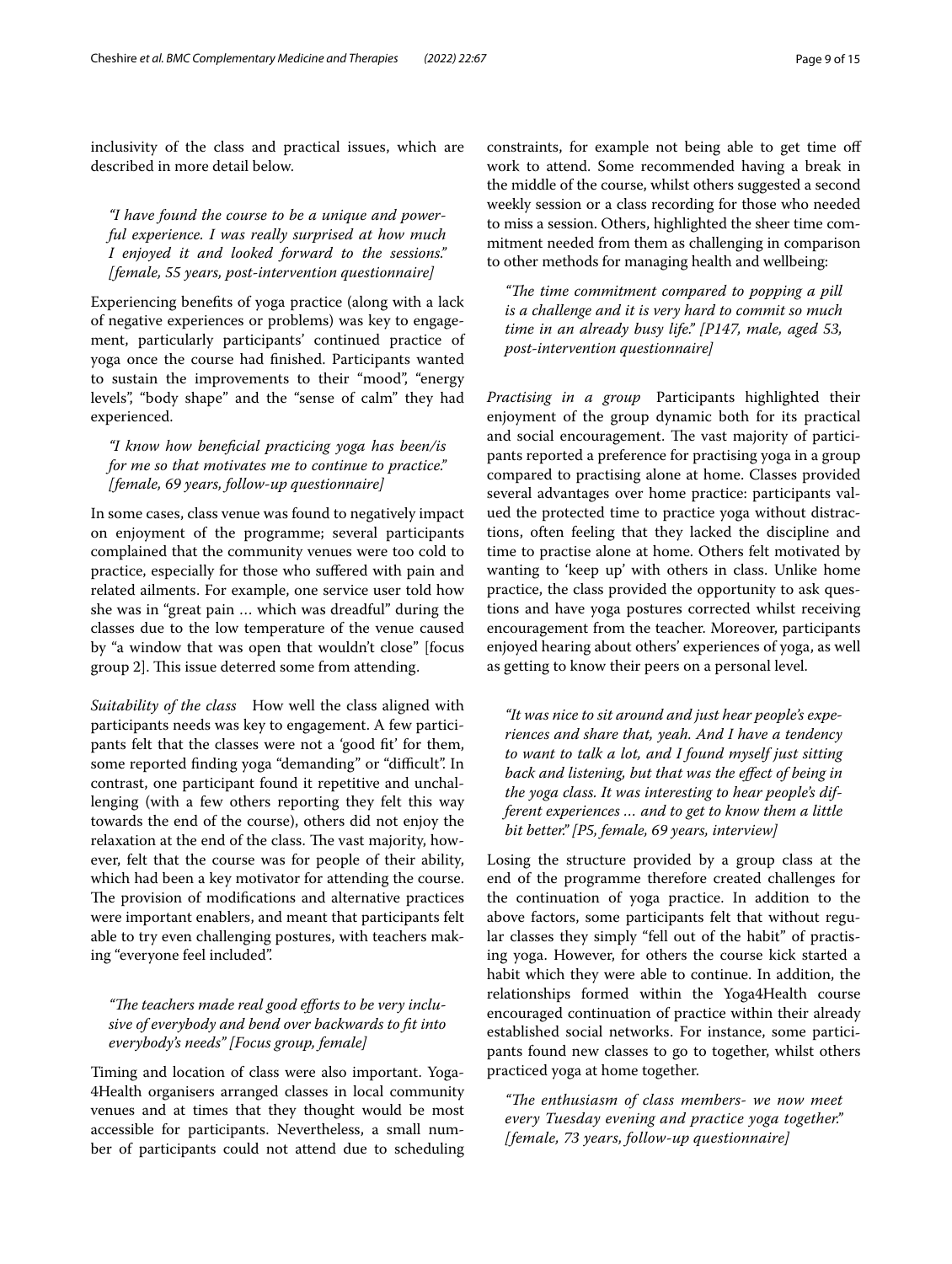Our findings highlight that being able to find another suitable class was an important factor for whether or not participants continued to practice once Yoga-4Health had finished. Classes needed to be at an accessible location, time and cost, as well as suiting the participants' ability; there was a perception that local classes would not meet the needs of individuals with complex needs. Recommendations for improvement included additional Yoga4Health sessions and one teacher said they would have liked the ability to provide GPs with feedback regarding participant needs.

*"[I] found it difcult to fnd a class appropriate to my needs. I have a knee injury. Most classes don't cater for people with mobility problems." [female, 65 years, follow-up questionnaire]*

*Yoga teacher skills and relationship* Having skilled yoga teachers providing Yoga4Health was key to achieving the enjoyment, adaptations, inclusivity and positive social environments described above. Participants valued and praised the skills and qualities of their teacher, describing teachers as "supportive", "caring", "dedicated", "encouraging", and "knowledgeable", these qualities also appeared to facilitate adherence to the programme:

*"It was very easy to follow, because the instruc*tion was so good ... There are people who can teach *and there are people who can't, and she just had that outgoing, friendly, interested in her class, concerned, good at demonstrations. Yeah, just good teaching is really important, and I think she created that atmosphere of togetherness … While we were there together, I had a feeling of it was quite a unit. And that was teacher creating that." [P2, female, 82 years, interview].*

Yoga teachers acknowledged that building a relationship with the group was important for both their own and participants' enjoyment. Rapport was built in various ways, for example, one teacher talked about using humour in the class when participants struggled to achieve certain postures. Communication with participants and being available were also identified as strategies to build the teacher-practitioner relationship. This also helped yoga teachers to adapt the script and/or postures and exercises to suit the individual needs of the group. This skill appeared important in engendering an inclusive approach within classes.

*Course materials* Participants often reported the course materials (home practice sheets, online home practice videos and course manual) to be a facilitating factor for home practice and subsequent maintenance of practice post-intervention. Irrespective of resource preferences, each offered the benefit of enabling participants to recap what they had learned in class, progress in their yoga postures outside of class, and enabled them to catch up if they missed a class. Although some felt that the quality of presentation of these resources could be improved e.g. sound quality on videos.

*Participant A: Yes, because the video's OK. And you could pause it and have another look, so that video was really, I think that was the best thing, having those videos.*

*Interviewer: Did anyone else use the videos or manuals in the evening to recap what they learned? Participant B: I choose the manual, just because I wanted to, because I was doing the stretching and that, I wanted to make sure, like, I was doing my warriors properly. [Focus group 1, females]*

# **Discussion**

This is the first study to report on patient experiences, feasibility and acceptability of a novel multi-component yoga intervention on social prescription for several high-risk patient groups. The biopsychosocial benefits reported by participants and high levels of enjoyment, highlight the potential of this type of programme on social prescription for supporting at-risk groups in the community. Perceived benefts spanned psychological, physical and social domains, with participants continuing to report benefts at 3 months post intervention. Improved self-management skills, along with a greater awareness and prioritisation of self-care were also notable, with a number of participants reporting positive lifestyle changes after attending classes. Whilst motivation to initially attend often centred around a desire to improve physical or mental health, unanticipated benefts emerged for participants, such as enjoyment and a sense of social connection, which further supported ongoing attendance and practice. The qualities of the yoga teacher, access to a suitable class, and other practical considerations were also important for ongoing engagement and practice (during and after the intervention). Home practice was supported by Yoga4Health course materials, as well as learning practical techniques (such as breathing exercises) that could be easily applied in everyday life with immediate beneft. A key challenge was continuation of practice once the support and structure of the group classes had fnished, highlighting the importance of fnding suitable classes for these patient groups in terms of cost, location, timing, and ability level.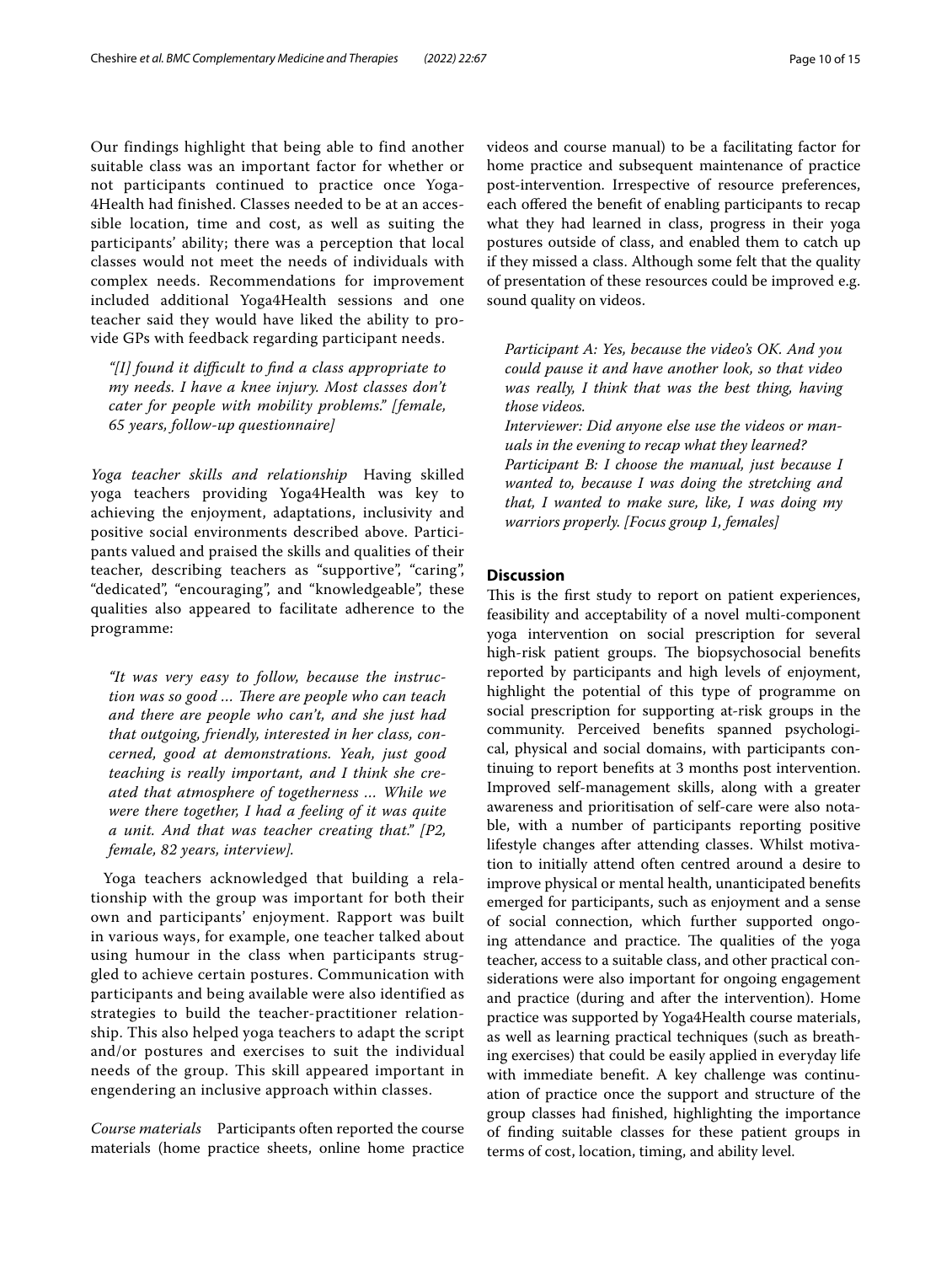The improved mental and physical health reported by study participants are consistent with the signifcant literature citing these benefts for our patient groups [\[10](#page-12-19), [13,](#page-12-9) [22,](#page-13-4) [46\]](#page-13-28). Developing self-regulation skills enabled better management of stress and improved mood, with many discussing the importance of breathing practices (pranayama) to manage emotions and stressful situations. This aligns with previous studies demonstrating the effectiveness of breathing techniques for stress management and mood enhancement, potentially through regulation of the autonomic nervous system [\[30](#page-13-12), [47–](#page-13-29)[49\]](#page-13-30). Such practices are also likely to be important in the longer-term maintenance of patient-reported benefts. Physical health benefts were broad ranging, including balance and mobility, general ftness and weight loss. Some participants also reported improvements to secondary health conditions, such as high blood pressure, which requires more systematic investigation but is consistent with previous research [[13](#page-12-9), [48\]](#page-13-31).

The social benefits reported in the current study are supported by a small but growing number of studies that have investigated the effects of yoga on social connection, in both the general population and patient groups. Practising yoga with a group can provide opportunities to meet (potentially like-minded) others and engender a sense of social connectedness [\[12,](#page-12-8) [27](#page-13-9), [28,](#page-13-10) [50](#page-13-32)], this may be particularly important for groups with the same health conditions practising together  $[31]$  $[31]$  $[31]$ . Indeed, the group element of the Yoga4Health programme appeared to act as vehicle for informational, emotional and social support. Specifc activities to support the social cohesion of a yoga group (e.g. time for discussion), as delivered by Yoga4Health, are likely to maximise these social benefts, the importance of which may be currently underestimated. Given the positive relationship between social interaction and mental health (as well as social isolation with mortality risk) [\[51](#page-13-33)], group yoga may provide an opportunity to increase social capital in high-risk groups – future research should seek to examine this aspect of yoga more extensively. It is important to note that whilst psychological, physical and social benefts have been separated in our reporting, these aspects are in fact inextricably interlinked, for example, improved physical functioning can lead to better mental health, as acknowledged by our participants and research [\[52\]](#page-13-34).

Of key importance for this study was the fnding that participants reported improved self-management skills including the knowledge, skills and confdence needed to manage one's health, suggesting improved patient activation among our participants [[53\]](#page-13-35). Patient activation has been identifed by the NHS as an important factor in supporting people to manage their own health and is encouraging interventions that can promote it [\[54](#page-13-36)].

The multi-component nature of yoga suggests it could be an ally for improving patient activation; our qualitative data identifed a number of avenues which support patient activation, in line with previous yoga studies, such as improved confidence [\[31](#page-13-13)], personal responsibility for health [[55\]](#page-13-37) and a sense of mastery of new skills and knowledge [[36](#page-13-18)]. In addition, yoga can increase awareness of the body and what it needs to be healthy, prompting positive health choices  $[56]$  $[56]$ . This was reported by participants in our study and in similar populations, where those with CVD or diabetes, began to lose their desire to eat unhealthy food and increase their physical activity [[16,](#page-12-12) [31\]](#page-13-13). Taken together these fndings suggest that yoga may be a useful intervention for stakeholders looking to promote patient self-management and activation.

For those promoting yoga interventions, it is worth noting that studies of yoga and complementary therapies have demonstrated that reasons for continuing practice often difer from, or expand on, reasons for initiating it [[6](#page-12-5), [31,](#page-13-13) [57\]](#page-13-39). In our study, motivation to initially attend often centred around a desire to improve physical or mental health. As participants progressed with classes other benefts emerged, such as enjoyment, group support and boosts to self-confdence, which motivated ongoing attendance and practice. Similarly, Thind et al., (2019) reported that the initial motivation for their participants with diabetes to attend a yoga intervention was to improve their physical health, yet increases in self-confdence, feelings of relaxation and accountability to the group were reasons for continuing practice [\[31](#page-13-13)]. It is likely that those who have not tried yoga previously are unaware of the wider benefts these types of intervention can bring, which may reduce uptake particularly in more vulnerable or marginalised groups [\[35](#page-13-17), [36\]](#page-13-18).

Our fndings showed that Yoga4Health appeared to be acceptable to the majority of patients; the 'enjoyability' of yoga was important here, and this fnding is refected by other research [\[16](#page-12-12), [58,](#page-13-40) [59](#page-13-41)]. Enjoyment is likely to be key to sustaining engagement and benefts of an intervention by increasing intrinsic motivation [\[60](#page-13-42), [61](#page-13-43)]. Yoga may offer a form of physical activity that is more enjoyable and accessible to many than more traditional forms of exercise, and future research should seek to understand why this is the case, for example is the mind-body approach appealing? Additionally, having a yoga programme designed specifcally for long-term conditions was important both for initial attendance and adherence. The skill and qualities of the yoga teacher were important facilitators for positive and inclusive experiences, with participants highly valuing teachers for being supportive, caring, dedicated, encouraging and knowledgeable. The importance of the teacher for intervention acceptability,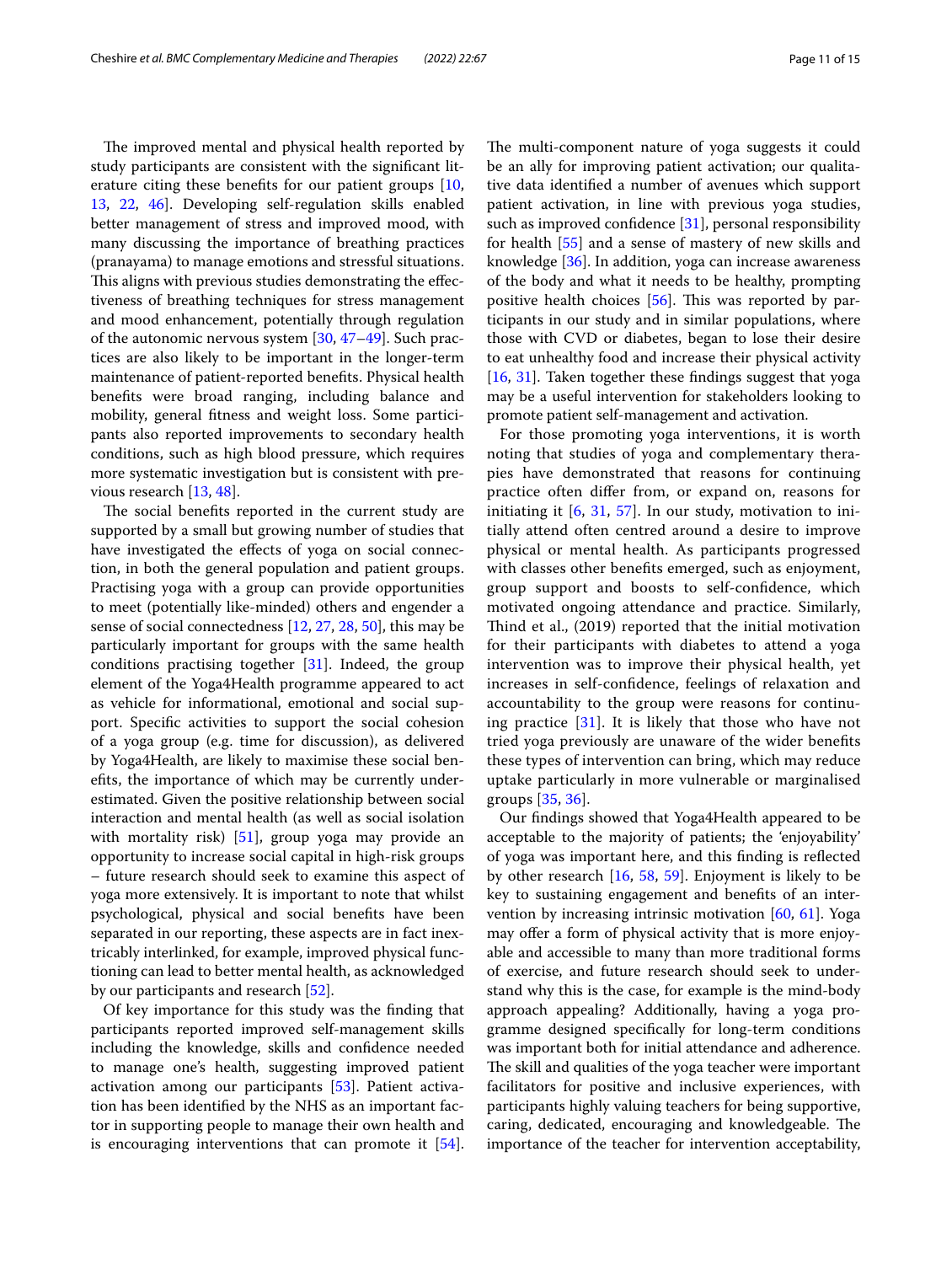adherence and enjoyment has been widely reported in previous studies [\[30](#page-13-12), [36](#page-13-18), [55\]](#page-13-37).

Participants reported very few negative reactions or problems related to practice, however, it is important to note that a small number of participants reported triggering of anxiety-related symptoms. The complex needs and abilities of this patient group suggest the importance of highly trained yoga teachers with experience of working with patient populations. Indeed, the Yoga4Health programme was designed by yoga therapists, and delivered by experienced teachers who underwent specifc training and received ongoing support. In acknowledgement of the importance of the teacher's role in managing patients' complex needs, the Yoga4Health teacher training course has now been increased from 35 to 60h and has been accredited by the Personalised Care Institute.

Finding time for a 2-h class did act as a barrier to attendance for some. Time barriers are common for lifestyle interventions [[62](#page-13-44)], nevertheless Yoga4Health minimised other key attendance barriers such as cost [\[62\]](#page-13-44) by operating through a social prescribing route, and providing classes at largely accessible times and venues. Recommendations for improving Yoga4Health included ensuring class venues were appropriate, improving the presentation quality of home practice materials, providing more sessions for those who wished to continue, more variability in sessions towards the end of the programme, having increased fexibility of sessions for those who missed a class, and providing a mechanism to allow teachers to provide feedback on participants to GPs or refer on in other ways.

For some participants attending Yoga4Health kickstarted a practice or 'habit' that they were able to continue after the intervention ended: some found new classes to attend, others used the social connections they had formed and practised at home or attended new classes together. Whilst some participants used their home practice materials to continue their practice, our fndings indicated that many participants beneftted from attending a class to develop and support regular ongoing practice. As well as the aforementioned benefts of classes, attending a class also meant that there was protected time for practice, supporting habit formation [\[63](#page-14-0)]. When some participants were unable to fnd a suitable class (due to cost, location, time, ability), practice was discontinued, a key barrier found in other studies [[36](#page-13-18), [64](#page-14-1)]. Supporting intervention participants on an individual basis to fnd a suitable class could support the continuation of yoga practice and the benefts it brings, for those who wish to continue. It was also evident that simple practices that could be implemented 'off the mat', particularly breathing techniques, were important to supporting daily practice, which has been found by other studies [[48,](#page-13-31) [55,](#page-13-37) [65](#page-14-2), [66\]](#page-14-3).

# **Strengths and limitations**

The diverse sample and triangulation of three qualitative methods plus both participant's and yoga teacher's perspectives are strengths of the current study [[67](#page-14-4), [68\]](#page-14-5). Additionally, the inclusion of a 3-month follow-up questionnaire provided valuable information about continued benefits and practice. However, there are limitations to consider. For example, whilst efforts were made to recruit for interview and focus group and collect follow-up questionnaires from those who had not attended all their sessions, the final participant sample may have had more favourable views about the programme. In addition, surveying those who chose not to participate in the intervention would have provided additional information regarding barriers to attendance. Participants were not specifically asked about individual elements of Yoga4Health classes (e.g. asana, relaxation), future studies may wish to delve deeper into participant experiences of each element, particularly the group discussion which is a unique feature of Yoga4Health. While our sample was ethnically diverse, it was predominantly female, however, women are much more likely to practise yoga in the West  $[6, 10]$  $[6, 10]$  $[6, 10]$  $[6, 10]$  $[6, 10]$ . This suggests that yoga as an intervention may be less acceptable to men with long-term conditions, which should be explored with future research. A controlled study of Yoga4Health is now warranted, to examine benefits more systematically.

# **Conclusions**

Yoga4Health was an acceptable intervention to patients, which was perceived to bring a wide range of biopsychosocial improvements, including physical and mental health benefts, social connectedness, patient activation and positive lifestyle changes. Taken together these factors suggest that yoga is an appropriate intervention to offer on social prescription, given that social prescribing aims to support patients (particularly those with longterm conditions) in a holistic way. Quantitative studies including clinical trials, should now be used to explore this intervention further, our fndings can be used to guide the design of such research. Future research may also wish to examine this model of delivering yoga as a health intervention for other conditions, as well as how to support patients to continue their practice in order to promote ongoing self-management of health and wellbeing.

#### **Abbreviation** NHS: National Health Service.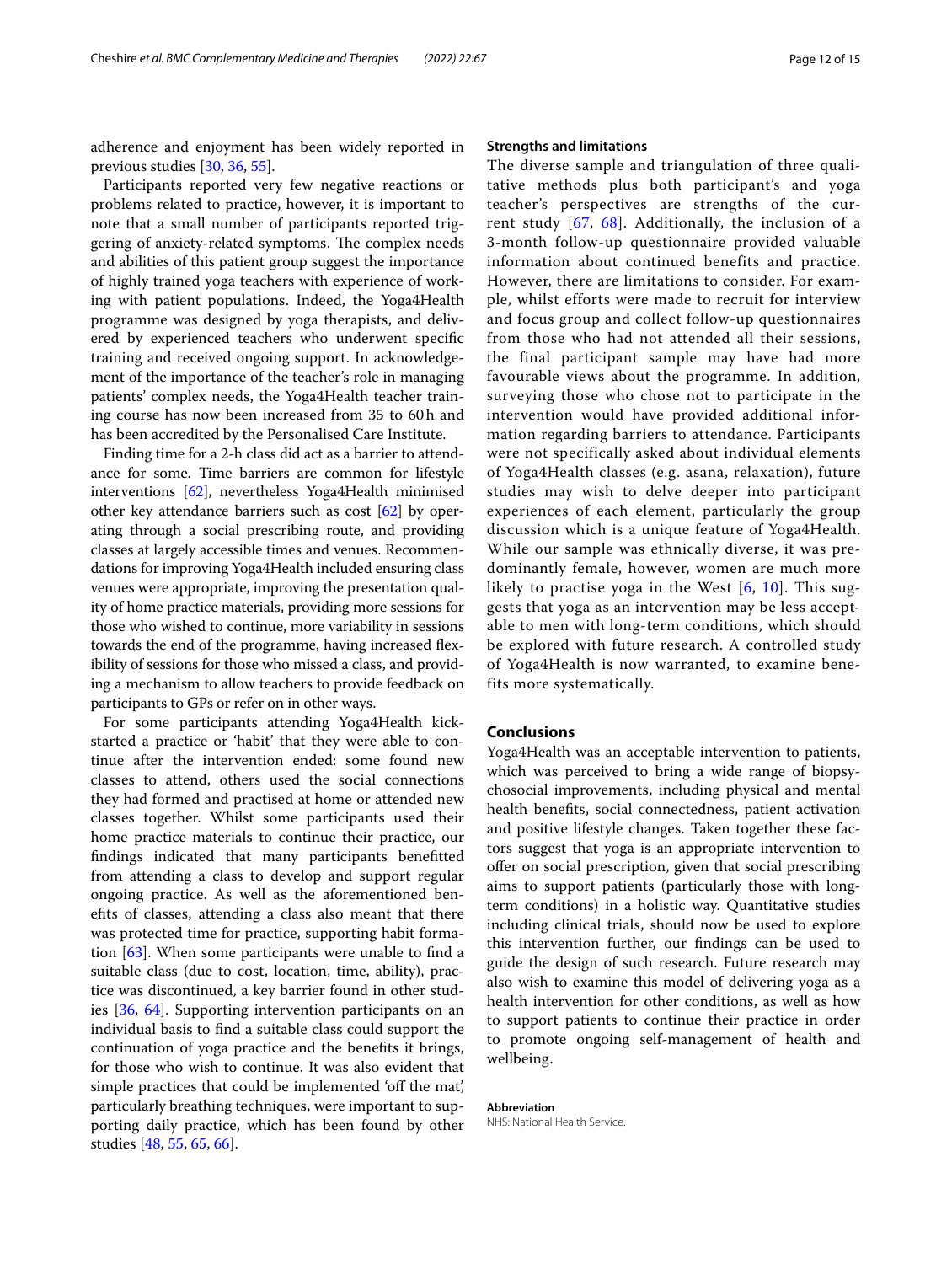# **Supplementary Information**

The online version contains supplementary material available at [https://doi.](https://doi.org/10.1186/s12906-022-03514-3) [org/10.1186/s12906-022-03514-3](https://doi.org/10.1186/s12906-022-03514-3).

<span id="page-12-18"></span><span id="page-12-17"></span><span id="page-12-16"></span><span id="page-12-15"></span>

| Additional file 1.        |  |  |
|---------------------------|--|--|
| <b>Additional file 2.</b> |  |  |
| <b>Additional file 3.</b> |  |  |
| <b>Additional file 4.</b> |  |  |

#### **Acknowledgements**

We would like to thank: All participants who took part in the Programme and completed the evaluation assessments, and all yoga teachers who took time to participate in interviews and aided data collection. Thrive Tribe the provider for Yoga4Health and particularly Marissa Clarke and Jimmy Rushworth, for participant recruitment, partnership activity, project management and working with the evaluation team to collect participant data. Additionally, Tatjana Doronda for her contribution to data collection. Heather Mason and Paul Fox from the Yoga in Healthcare Alliance who designed Yoga4Health and worked closely with the Evaluation Team to support its delivery. The Yoga4Health Steering group: Dr. Marie Polley (chair), Cynthia Dize (lay representative), Heather Mason (Yoga in Healthcare Alliance), Kalwant Sahota (West London CCG) and Thrive Tribe representatives.

#### **Authors' contributions**

TC and AC designed the study. RR collected the interview and focus group data, and compiled the questionnaire data. All three authors were involved in the analysis and interpretation of the data and the drafting of the article, the latter of which was led by AC. All authors read and approved the fnal manuscript.

#### **Authors' information**

AC (PhD) is research fellow working in the area of Health Psychology. Her research interests include understanding and promoting the patient's perspective of living with a long-term health condition, as well as self-management of conditions and treatment experiences. Rebecca Richards (PhD) is a health psychologist and postdoctoral research associate specialising in digital weight management interventions for obesity and type 2 diabetes. TC (PhD) is a Reader in Health Psychology. Her research focuses on understanding the patient experience and improving the management of long-term conditions, with a current focus on the impact of mind-body practices on health and wellbeing.

#### **Funding**

The research was funded by West London Clinical Commissioning Group. The funders requested a study design that focussed on efectiveness, feasibility, acceptability and cost implications of the intervention, as opposed to a controlled study. The research team designed the evaluation within this remit. The funders had no role in collection, analysis, and interpretation of data; or in writing the manuscript.

#### **Availability of data and materials**

The datasets generated and/or analysed during the current study are not publicly available since complete transcripts of interviews and focus groups potentially allow for identifcation of individuals, but are available from the corresponding author on reasonable request.

# **Declarations**

#### **Ethics approval and consent to participate**

Ethical approval for the evaluation was obtained from the University of Westminster Psychology Research Ethics Committee (ETH1718–0085). The study was performed in accordance with the Declaration of Helsinki. All participants provided written informed consent to participate.

#### **Consent for publication**

Not applicable.

#### **Competing interests**

The authors declare that they have no competing interests.

#### **Author details**

<sup>1</sup> School of Social Sciences, University of Westminster, 115 New Cavendish Street, London W1W 6UW, UK. <sup>2</sup>MRC Epidemiology Unit, University of Cambridge, Cambridge, UK.

Received: 4 May 2021 Accepted: 5 January 2022<br>Published online: 14 March 2022

#### **References**

- <span id="page-12-0"></span>The King's Fund. What is social prescribing? London: The Kings Fund; 2017. Available from: [https://www.kingsfund.org.uk/topics/primary-and](https://www.kingsfund.org.uk/topics/primary-and-community-care/social-prescribing?gclid=CInFu_Sbi9QCFZMYGwodMzQGLQ)[community-care/social-prescribing?gclid](https://www.kingsfund.org.uk/topics/primary-and-community-care/social-prescribing?gclid=CInFu_Sbi9QCFZMYGwodMzQGLQ)=CInFu\_Sbi9QCFZMYGwodM [zQGLQ](https://www.kingsfund.org.uk/topics/primary-and-community-care/social-prescribing?gclid=CInFu_Sbi9QCFZMYGwodMzQGLQ)
- <span id="page-12-1"></span>2. Buck D, Ewbank L. What is social prescribing? The Kings Fund; 2020. Available from:<https://www.kingsfund.org.uk/publications/social-prescribing>
- <span id="page-12-2"></span>3. Bickerdike L, Booth A, Wilson PM, Farley K, Wright K. Social prescribing: less rhetoric and more reality. A systematic review of the evidence. BMJ Open. 2017;7. [https://doi.org/10.1136/bmjopen-2016-013384.](https://doi.org/10.1136/bmjopen-2016-013384)
- <span id="page-12-3"></span>4. Sharp D, Lorenc A, Feder G, Little P, Hollinghurst S, Mercer S, et al. "Trying to put a square peg into a round hole": A qualitative study of healthcare professionals' views of integrating complementary medicine into primary care for musculoskeletal and mental health comorbidity. BMC Complement Altern Med. 2018;18(1):290. [https://doi.org/10.1186/](https://doi.org/10.1186/s12906-018-2349-8) [s12906-018-2349-8.](https://doi.org/10.1186/s12906-018-2349-8)
- <span id="page-12-4"></span>5. Khalsa SBS, Cohen L, McCall T, Telles S. Principles and Practice of Yoga in Health Care. Edinburgh: Handspring; 2016.
- <span id="page-12-5"></span>6. Cartwright T, Mason H, Porter A, Pilkington K. Yoga practice in the UK: a cross-sectional survey of motivation, health benefts and behaviours. BMJ Open. 2020;10(1):e031848. [https://doi.org/10.1136/bmjop](https://doi.org/10.1136/bmjopen-2019-031848) [en-2019-031848](https://doi.org/10.1136/bmjopen-2019-031848).
- <span id="page-12-6"></span>7. Cramer H, Ward L, Steel A, Lauche R, Dobos G, Zhang Y. Prevalence, patterns, and predictors of yoga use: results of a U.S. nationally representative survey. Am J Prev Med. 2016;50(2):230–5.
- <span id="page-12-7"></span>8. Bussing A, Michalsen A, Khalsa SBS, Telles S, Sherman KJ. Effects of yoga on mental and physical health: a short summary of reviews. Evid Based Complement Altern Med. 2012;2012:7. [https://doi.org/10.1155/2012/165410.](https://doi.org/10.1155/2012/165410)
- 9. McCall MC, Ward A, Roberts NW, Heneghan C. Overview of systematic reviews: Yoga as a therapeutic intervention for adults with acute and chronic health conditions. Evid Based Complement Altern Med. 2013;2013:945895. [https://doi.org/10.1155/2013/945895.](https://doi.org/10.1155/2013/945895)
- <span id="page-12-19"></span>10. Ross AC, Friedmann E, Bevans M, Thomas S. National survey of yoga practitioners: mental and physical health benefts. Complement Ther Med. 2013;21(4):313–23.
- <span id="page-12-14"></span>11. Pascoe MC, Bauer IE. A systematic review of randomised control trials on the efects of yoga on stress measures and mood. J Psychiatr Res. 2015;68:270–82.
- <span id="page-12-8"></span>12. Cramer H, Sibbritt D, Park CL, Adams J, Lauche R. Is the practice of yoga or meditation associated with a healthy lifestyle? Results of a national cross-sectional survey of 28,695 Australian women. J Psychosom Res. 2017;101:104–9.
- <span id="page-12-9"></span>13. Cramer H, Lauche R, Haller H, Steckhan N, Michalsen A, Dobos G. Efects of yoga on cardiovascular disease risk factors: a systematic review and meta-analysis. Int J Cardiol. 2014;173(2):170–83.
- <span id="page-12-10"></span>14. Hartley L, Dyakova M, Holmes J, Clarke A, Lee MS, Ernst E, et al. Yoga for the primary prevention of cardiovascular disease. Cochrane Database Syst Rev. 2014.<https://doi.org/10.1002/14651858.CD010072.pub2>.
- <span id="page-12-11"></span>15. Haider T, Sharma M, Branscum P. Yoga as an alternative and complimentary therapy for cardiovascular disease. J Evid Based Complementary Altern Med. 2017;22(2):310–6. [https://doi.org/10.1177/2156587215](https://doi.org/10.1177/2156587215627390) [627390.](https://doi.org/10.1177/2156587215627390)
- <span id="page-12-12"></span>16. Alexander GK, Innes KE, Selfe TK, Brown CJ. " More than I expected": Perceived benefts of yoga practice among older adults at risk for cardiovascular disease. Complement Ther Med. 2013;21(1):14–28.
- <span id="page-12-13"></span>17. Thind H, Lantini R, Balletto BL, Donahue ML, Salmoirago-Blotcher E, Bock BC, et al. The effects of yoga among adults with type 2 diabetes: a systematic review and meta-analysis. Prev Med. 2017;105:116–26.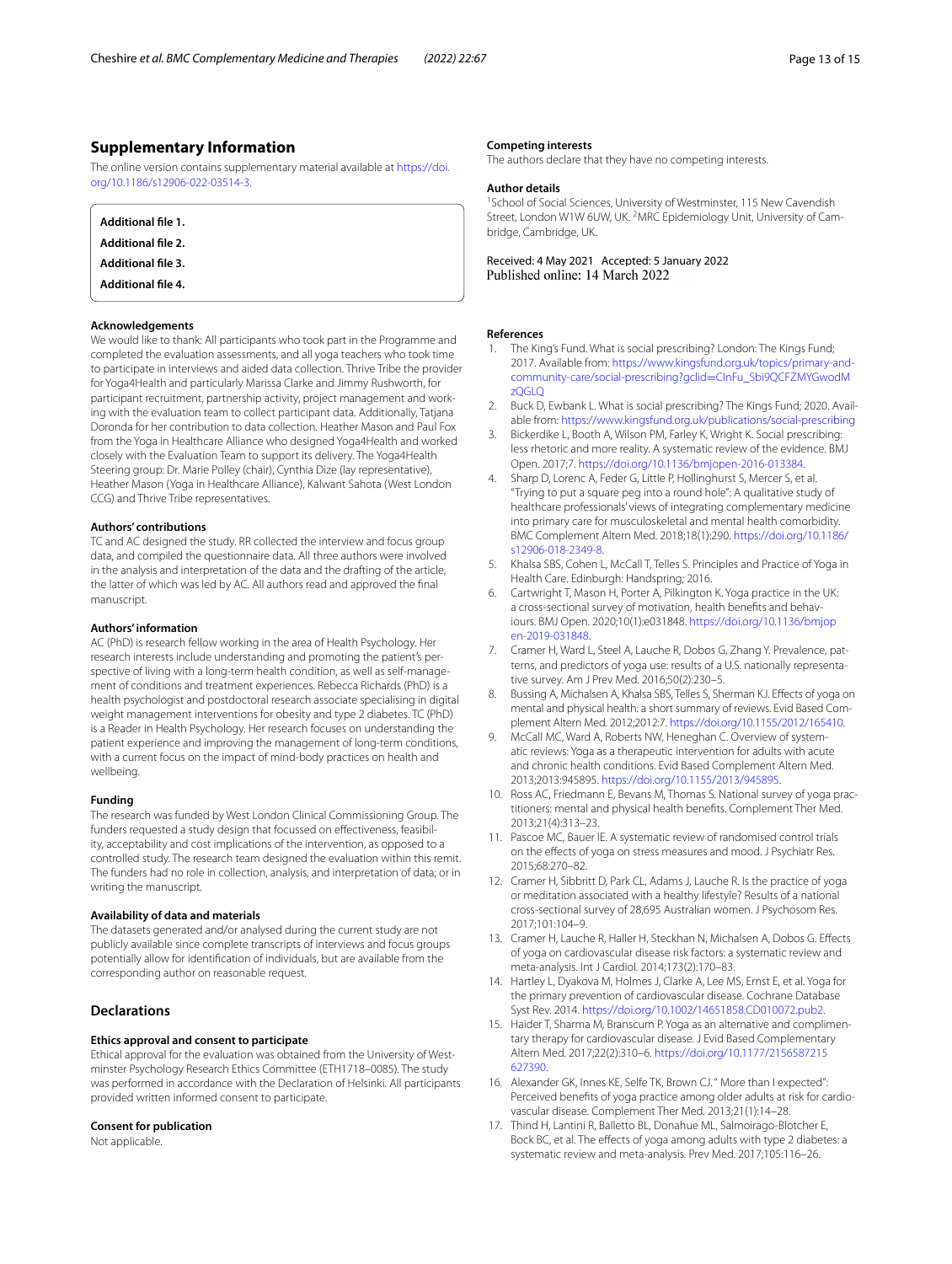- <span id="page-13-0"></span>18. Kumar V, Jagannathan A, Philip M, Thulasi A, Angadi P, Raghuram N. Role of yoga for patients with type II diabetes mellitus: a systematic review and meta-analysis. Complement Ther Med. 2016;25:104–12.
- <span id="page-13-1"></span>19. Ramamoorthi R, Gahreman D, Skinner T, Moss S. The effect of yoga practice on glycemic control and other health parameters in the prediabetic state: a systematic review and meta-analysis. Plos One. 2019;14. [https://](https://doi.org/10.1371/journal.pone.0221067) [doi.org/10.1371/journal.pone.0221067](https://doi.org/10.1371/journal.pone.0221067).
- <span id="page-13-2"></span>20. Venugopal V, Rathi A, Raghuram N. Effect of short-term yoga-based lifestyle intervention on plasma glucose levels in individuals with diabetes and pre-diabetes in the community. Diabetes Metab Syndr Clin Res Rev. 2017;11:S597–9.
- <span id="page-13-3"></span>21. Cramer H, Lauche R, Langhorst J, Dobos G. Yoga for depression: a systematic review and meta-analysis. Depress Anxiety. 2013;30(11):1068– 83. [http://doi.wiley.com/10.1002/da.22166.](http://dx.doi.org/10.1002/da.22166)
- <span id="page-13-4"></span>22. Cramer H, Lauche R, Anheyer D, Pilkington K, de Manincor M, Dobos G, et al. Yoga for anxiety: a systematic review and meta-analysis of randomized controlled trials. Depress Anxiety. 2018;35(9):830–43.
- <span id="page-13-5"></span>23. Pascoe MC, Thompson DR, Ski CF. Yoga, mindfulness-based stress reduction and stress-related physiological measures: A meta-analysis. Psychoneuroendocrinology. 2017;86:152–68.
- <span id="page-13-6"></span>24. Chong CS, Tsunaka M, Chan EP. Efects of yoga on stress management in healthy adults: a systematic review. Altern Ther Health Med. 2011;17(1):32–8.
- <span id="page-13-7"></span>25. Lindahl E, Tilton K, Eickholt N, Ferguson-Stegall L. Yoga reduces perceived stress and exhaustion levels in healthy elderly individuals. Complement Ther Clin Pract. 2016;24:50–6.
- <span id="page-13-8"></span>26. Hendriks T, de Jong J, Cramer H. The efects of yoga on positive mental health among healthy adults: a systematic review and meta-analysis. J Altern Complement Med. 2017;23(7):505–17.
- <span id="page-13-9"></span>27. Ross AC, Bevans M, Friedmann E, Williams L, Thomas S. "I Am a Nice Person When I Do Yoga!!!" J Holist Nurs. 2014 28;32(2):67–77.
- <span id="page-13-10"></span>28. Kinser PA, Bourguignon C, Taylor AG, Steeves R. "A feeling of connectedness": perspectives on a gentle yoga intervention for women with major depression. Issues Ment Health Nurs. 2013;34(6):402–11. [https://doi.org/](https://doi.org/10.3109/01612840.2012.762959) [10.3109/01612840.2012.762959](https://doi.org/10.3109/01612840.2012.762959).
- <span id="page-13-11"></span>29. Kishida M, Mama SK, Larkey LK, Elavsky S. "Yoga resets my inner peace barometer": a qualitative study illuminating the pathways of how yoga impacts one's relationship to oneself and to others. Complement Ther Med. 2018;40:215–21.
- <span id="page-13-12"></span>30. Uebelacker LA, Kraines M, Broughton MK, Tremont G, Gillette LT, Epstein-Lubow G, et al. Perceptions of hatha yoga amongst persistently depressed individuals enrolled in a trial of yoga for depression. Complement Ther Med. 2017;34:149–55.
- <span id="page-13-13"></span>31. Thind H, Guthrie KM, Horowitz S, Conrad M, Bock BC. "I can do almost anything": the experience of adults with type 2 diabetes with a yoga intervention. Complement Ther Clin Pract. 2019;34:116–22.
- <span id="page-13-14"></span>32. Bock BC, Thind H, Fava JL, Dunsiger S, Guthrie KM, Stroud L, et al. Feasibility of yoga as a complementary therapy for patients with type 2 diabetes: the healthy active and in control (HA1C) study. Complement Ther Med. 2019;42:125–31.
- <span id="page-13-15"></span>33. NHS. "NHS: Your health, your choices" A Guide to Yoga. 2012. Available from: [http://www.nhs.uk/livewell/ftness/pages/yoga.aspx.](http://www.nhs.uk/livewell/fitness/pages/yoga.aspx)
- <span id="page-13-16"></span>34. Yardley L, Ainsworth B, Arden-Close E, Muller I. The person-based approach to enhancing the acceptability and feasibility of interventions. Pilot Feasibility Stud. 2015;1(1). [https://doi.org/10.1186/](https://doi.org/10.1186/s40814-015-0033-z) [s40814-015-0033-z](https://doi.org/10.1186/s40814-015-0033-z).
- <span id="page-13-17"></span>35. Spadola CE, Rottapel R, Khandpur N, Kontos E, Bertisch SM, Johnson DA, et al. Enhancing yoga participation: a qualitative investigation of barriers and facilitators to yoga among predominantly racial/ ethnic minority, low-income adults. Complement Ther Clin Pract. 2017;29:97–104.
- <span id="page-13-18"></span>36. Middleton KR, Magaña López M, Haaz Moonaz S, Tataw-Ayuketah G, Ward MM, Wallen GR. A qualitative approach exploring the acceptability of yoga for minorities living with arthritis: 'where are the people who look like me?'. Complement Ther Med. 2017;31:82–9.
- <span id="page-13-19"></span>37. Almalki S. Integrating quantitative and qualitative data in mixed methods research-challenges and benefts. J Educ Learn. 2016;5(3). [https://](https://doi.org/10.5539/jel.v5n3p288) [doi.org/10.5539/jel.v5n3p288](https://doi.org/10.5539/jel.v5n3p288).
- <span id="page-13-20"></span>38. Green J, Thorogood N. Qualitative methods for health research. London: Sage Publications; 2013.
- <span id="page-13-21"></span>39. Kitzinger J. Qualitative research: introducing focus groups. BMJ. 1995;311(7000):299–302.
- <span id="page-13-22"></span>40. Patton MQ. Qualitative research and evaluation methods. London: Sage: 2002.
- <span id="page-13-23"></span>41. Richards R, Kinnersley P, Brain K, Stafurth J, Wood F. The preferences of patients with cancer regarding apps to help meet their illness-related information needs: qualitative interview study. JMIR mHealth uHealth. 2019;7(7):e14187. <http://mhealth.jmir.org/2019/7/e14187/>.
- <span id="page-13-24"></span>42. Tong A, Sainsbury P, Craig J. Consolidated criteria for reporting qualitative research (COREQ): a 32-item checklist for interviews and focus groups. Int J Qual Heal Care. 2007;19(6):349–57.
- <span id="page-13-25"></span>43. Braun V, Clarke V. Using thematic analysis in psychology. Qual Res Psychol. 2006;3(2):77–101.
- <span id="page-13-26"></span>44. QSR International. NVivo 12. 2018. Available from: [https://www.qsrinterna](https://www.qsrinternational.com/nvivo-qualitative-data-analysis-software/support-services/nvivo-downloads) [tional.com/nvivo-qualitative-data-analysis-software/support-services/](https://www.qsrinternational.com/nvivo-qualitative-data-analysis-software/support-services/nvivo-downloads) [nvivo-downloads](https://www.qsrinternational.com/nvivo-qualitative-data-analysis-software/support-services/nvivo-downloads)
- <span id="page-13-27"></span>45. DeSalvo KB, Fan VS, McDonell MB, Fihn SD. Predicting mortality and healthcare utilization with a single question. Health Serv Res. 2005;40(4):1234– 46. <http://doi.wiley.com/10.1111/j.1475-6773.2005.00404.x>.
- <span id="page-13-28"></span>46. Thind H, Lantini R, Balletto BL, Donahue ML, Salmoirago-Blotcher E, Bock BC, et al. The effects of yoga among adults with type 2 diabetes: A systematic review and meta-analysis. Prev Med. 2017;105:116–26.
- <span id="page-13-29"></span>47. Tellhed U, Daukantaitė D, Maddux RE, Svensson T, Melander O. Yogic Breathing and Mindfulness as Stress Coping Mediate Positive Health Outcomes of Yoga. Mindfulness (N Y). 2019;10(12):2703–15. [https://doi.](https://doi.org/10.1007/s12671-019-01225-4) [org/10.1007/s12671-019-01225-4](https://doi.org/10.1007/s12671-019-01225-4).
- <span id="page-13-31"></span>48. Cartwright T, Cahill M, Sadana V. A mixed methods evaluation of an individualised yoga therapy intervention for rheumatoid arthritis: pilot study. Complement Ther Med. 2020;50:102339.
- <span id="page-13-30"></span>49. Gard T, Noggle JJ, Park CL, Vago DR, Wilson A. Potential self-regulatory mechanisms of yoga for psychological health. Front Hum Neurosci. 2014;8(770):770. <https://doi.org/10.3389/fnhum.2014.00770>.
- <span id="page-13-32"></span>50. Park CL, Finkelstein-Fox L, Groessl EJ, Elwy AR, Lee SY. Exploring how different types of yoga change psychological resources and emotional wellbeing across a single session. Complement Ther Med. 2020;49:102354.
- <span id="page-13-33"></span>51. Steptoe A, Shankar A, Demakakos P, Wardle J. Social isolation, loneliness, and all-cause mortality in older men and women. Proc Natl Acad Sci. 2013;110(15):5797–801.
- <span id="page-13-34"></span>52. Ohrnberger J, Fichera E, Sutton M. The relationship between physical and mental health: a mediation analysis. Soc Sci Med. 2017;195:42–9.
- <span id="page-13-35"></span>53. Greene J, Hibbard JH. Why does patient activation matter? An examination of the relationships between patient activation and health-related outcomes. J Gen Intern Med. 2012;27(5):520–6.
- <span id="page-13-36"></span>54. NHS. Patient activation and PAM FAQs. 2021.
- <span id="page-13-37"></span>55. McCall M, Thorne S, Ward A, Heneghan C. Yoga in adult cancer: an exploratory, qualitative analysis of the patient experience. BMC Complement Altern Med. 2015;15(1):245.<https://doi.org/10.1186/s12906-015-0738-9>.
- <span id="page-13-38"></span>56. Freedman MR, Dittmann KA. Body awareness, eating attitudes, and spiritual beliefs of women practicing yoga. Eat Disord. 2009;17(4):273–92. [https://doi.org/10.1080/10640260902991111.](https://doi.org/10.1080/10640260902991111)
- <span id="page-13-39"></span>57. Park CL, Riley KE, Bedesin E, Stewart VM. Why practice yoga? Practitioners' motivations for adopting and maintaining yoga practice. J Health Psychol. 2014;21(6):887–96. [https://doi.org/10.1177/1359105314541314.](https://doi.org/10.1177/1359105314541314)
- <span id="page-13-40"></span>58. Wadhen V, Cartwright T. Feasibility and outcome of an online streamed yoga intervention on stress and wellbeing of people working from home during COVID-19. Work. 2021;69(2):331–49. [https://doi.org/10.3233/](https://doi.org/10.3233/WOR-205325) [WOR-205325.](https://doi.org/10.3233/WOR-205325)
- <span id="page-13-41"></span>59. Donesky-Cuenco DA, Nguyen HQ, Paul S, Carrieri-Kohlman V. Yoga therapy decreases dyspnea-related distress and improves functional performance in people with chronic obstructive pulmonary disease: A pilot study. J Altern Complement Med. 2009;15(3):225–34.
- <span id="page-13-42"></span>60. Hagberg LA, Lindahl B, Nyberg L, Hellénius M-L. Importance of enjoyment when promoting physical exercise. Scand J Med Sci Sports. 2009;19(5):740–7. [https://doi.org/10.1111/j.1600-0838.2008.00844.x.](https://doi.org/10.1111/j.1600-0838.2008.00844.x)
- <span id="page-13-43"></span>61. McArthur D, Dumas A, Woodend K, Beach S, Stacey D. Factors infuencing adherence to regular exercise in middle-aged women: a qualitative study to inform clinical practice. BMC Women's Health. 2014;14(1):49. [https://](https://doi.org/10.1186/1472-6874-14-49) [doi.org/10.1186/1472-6874-14-49](https://doi.org/10.1186/1472-6874-14-49).
- <span id="page-13-44"></span>62. Lakerveld J, IJzelenberg W, Van Tulder MW, Hellemans IM, Rauwerda JA, Van Rossum AC, et al. Motives for (not) participating in a lifestyle intervention trial. BMC Med Res Methodol. 2008;8(1):1–7.